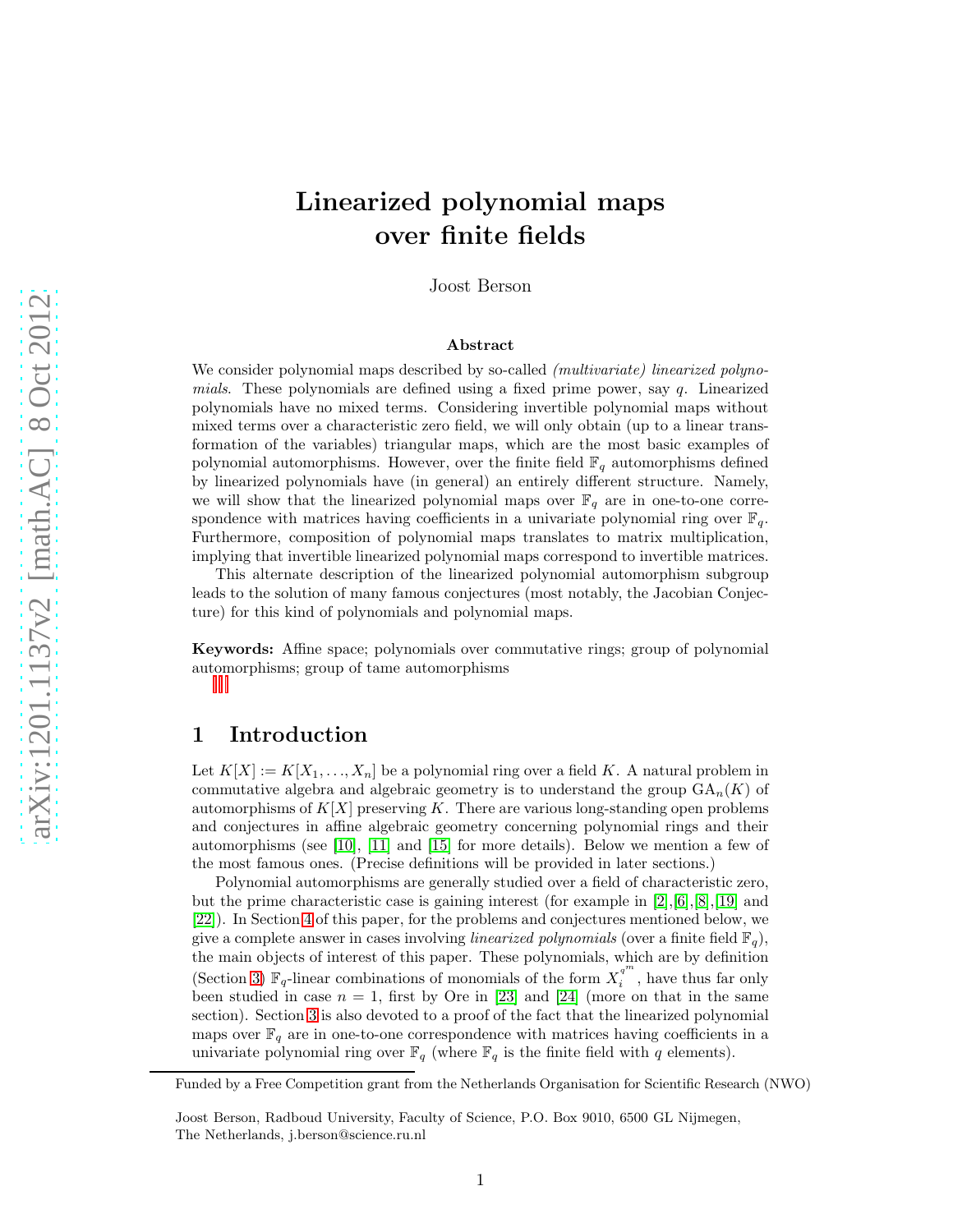Finally, in Section [5,](#page-14-0) we will emphasize the exceptional nature of linearized polynomial maps over finite fields. Namely, these maps form a special example of polynomial maps without mixed terms, which can be studied over a field of any characteristic. But the main result of this last section is that, over a characteristic zero field, every automorphism defined by polynomials without mixed terms is a triangular automorphism (after a linear transformation of the variables). This is certainly not the case for linearized polynomial maps over a finite field. Also, the other problems and conjectures mentioned below are discussed for the case of polynomials without mixed terms.

Tame Generators Problem: Give necessary and sufficient conditions for tameness of automorphisms of  $K[X]$ .

In two variables, this has already been solved by Jung [\[13\]](#page-19-6) and Van der Kulk [\[16\]](#page-19-7), saying that all automorphisms in two variables are tame. In more variables there is only one big result: Shestakov and Umirbaev gave a criterion for tameness (over characteristic zero fields) of automorphisms of the form  $(f_1(X_1, X_2, X_3), f_2(X_1, X_2, X_3), X_3)$ in their groundbreaking paper [\[25\]](#page-20-0). This gave a negative answer to the question of tameness of the famous Nagata automorphism, introduced in [\[21\]](#page-19-8) (viewed as an automorphism in three variables over a field). We will show that all linearized polynomial automorphisms are tame, in any dimension (Theorem [4.2\)](#page-6-0).

**Jacobian Conjecture**: If a polynomial map f over a field K with char $(K) = 0$  has invertible Jacobian matrix, then  $f$  itself is invertible.

This famous conjecture was first proposed by Keller [\[14\]](#page-19-9) in 1939 for  $K = \mathbb{C}$ . After more than six decades of intensive study by mathematicians, the conjecture is still open, even for the case  $n = 2$ . It is listed as one of the 18 important mathematical problems for the 21st century in Smale's list [\[26\]](#page-20-1). More background and (references to) partial results on the Jacobian Conjecture can be found in [\[4\]](#page-18-4) and [\[10\]](#page-18-0). In nonzero characteristic the conjecture is easily shown to be false, but we will present an analogue of this conjecture for linearized polynomial maps, and give a proof (Corollary [4.3\)](#page-6-1).

Coordinate Recognition Problem: Given a polynomial  $f \in K[X]$ , give necessary and sufficient conditions for f to be a coordinate.

In case we have two variables, this problem has already been solved in [\[7\]](#page-18-5) and in [\[9\]](#page-18-6). The Coordinate Recognition Problem is still open for three or more variables. Our Proposition [4.4](#page-7-0) describes exactly when a linearized polynomial is a coordinate.

**Polynomial Ring Recognition Problem:** For a finitely generated K-algebra  $A$ , give necessary and sufficient conditions for  $A$  to be (isomorphic to) a polynomial ring over K.

A necessary condition for being a polynomial ring over  $K$  is that  $A$  is a domain. Surprisingly, if A is defined by linearized polynomials this is also sufficient (Corollary [4.10\)](#page-10-0). This doesn't hold in general for an algebra defined over a field of characteristic zero, where the problem has only been solved in case  $A$  is at most two-generated over  $K$ . Corollary [4.10](#page-10-0) also implies the Abhyankar-Sathaye Conjecture below, but then for linearized polynomials over a finite field (Theorem [4.11\)](#page-10-1). In characteristic zero, this conjecture has only been completely solved for  $n \leq 2$ .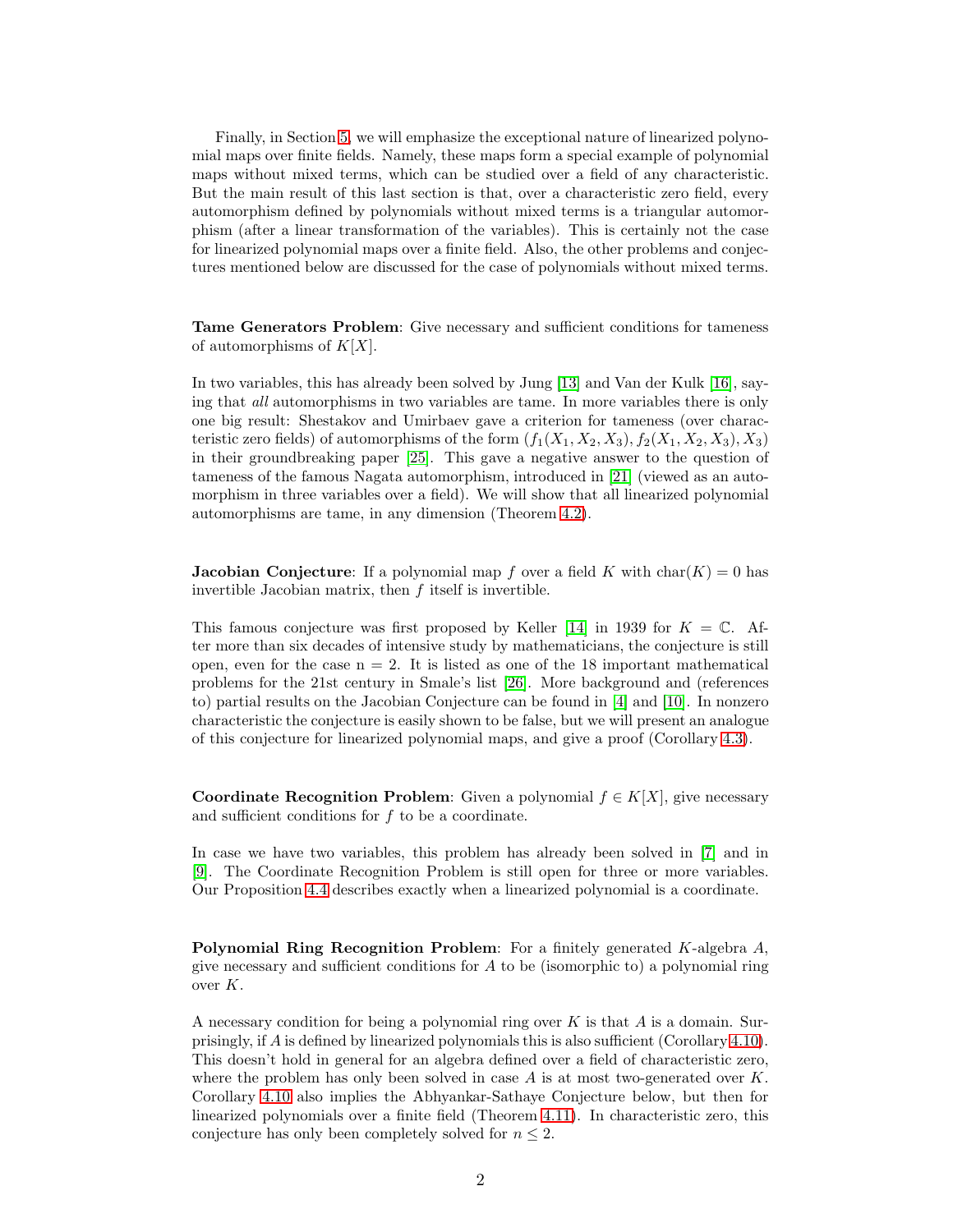Abhyankar-Sathaye Conjecture: If  $char(K) = 0$  and  $f \in K[X_1, \ldots, X_n]$  satisfies  $K[X_1, \ldots, X_n]/(f) \cong_K K[Y_1, \ldots, Y_{n-1}],$  then f is a coordinate.

Last but not least, we present the

**Linearization Conjecture:** If an automorphism over a field K with char( $K$ ) = 0 has finite order, then it is conjugate to a linear automorphism.

An automorphism that is conjugate to a linear one is called *linearizable*. For  $n = 2$  the (affirmative) answer easily follows from the structure of  $GA_2(K)$ , which was already observed in [\[15\]](#page-19-1). For  $n \geq 3$  this conjecture is still unsolved. However, we will show (Corollary [4.18\)](#page-14-1) that a linearized polynomial automorphism over  $\mathbb{F}_q$  of finite order relatively prime to  $q$ , is linearizable.

## 2 Polynomial maps, conventions

Associating a matrix to a polynomial map is a recurring thing in this paper, so first we write down the basic notations used in this paper concerning matrices. Given any commutative ring R, let  $M_{m \times n}(R)$  (or  $M_n(R)$ , if  $m = n$ ) be the set of all  $m \times n$ matrices with entries in R. For the group of all invertible matrices in  $M_n(R)$  we use the usual notation  $GL_n(R)$ .  $I_n$  will be the identity matrix in  $GL_n(R)$ .

A polynomial map over K is a list  $f = (f_1, \ldots, f_m)$  of polynomials in  $K[X]$ . We can view polynomial maps as K-algebra homomorphisms  $K[Y] \to K[X], Y_i \mapsto f_i$ , where  $Y := (Y_1, \ldots, Y_m)$  is another list of variables. But they are often also identified with maps  $K^n \to K^m$  given by polynomial substitutions, which is actually only an exact identification if  $K$  is infinite.

Now consider another polynomial map  $g = (g_1, \ldots, g_n)$ , with each  $g_i \in K[Z]$  for yet another list of variables  $Z = (Z_1, \ldots, Z_l)$ . In the usual notation, the composition of f and g is defined as  $f \circ g = (f_1(g_1, \ldots, g_n), \ldots, f_m(g_1, \ldots, g_n))$ . Restricting to the case  $m = n$ , the map f is called an *invertible polynomial map* or *automorphism* if there exists another  $g = (g_1, ..., g_n) \in K[X]^n$  with  $f \circ g = g \circ f = X$  (the identity map). Furthermore, we call a polynomial in  $K[X]$  a *coordinate* if it equals one of the components  $f_i$  of some automorphism  $f$ .

The automorphisms form a group,  $\text{GA}_n(K)$ .  $\text{GL}_n(K)$  is usually viewed as a subgroup (the subgroup of linear automorphisms), but there are more "usual" subgroups. They will be introduced in this paper where they are needed. As the first and foremost example of associating a matrix to a polynomial map, we write  $Jf$  for the Jacobian matrix  $(\frac{\partial f_i}{\partial X_j})$  of a polynomial map f. By the chain rule, for any automorphism f we have  $Jf \in GL_n(K[X])$ , whence  $|Jf| \in K^*$ . (Throughout this paper, the operator  $|\cdot|$ takes the determinant of a matrix.)

## <span id="page-2-0"></span>3 Linearized polynomial maps and the  $q$ -Jacobian

Here we will describe the main objects of study of this paper, and their basic properties. For now, X denotes just one variable.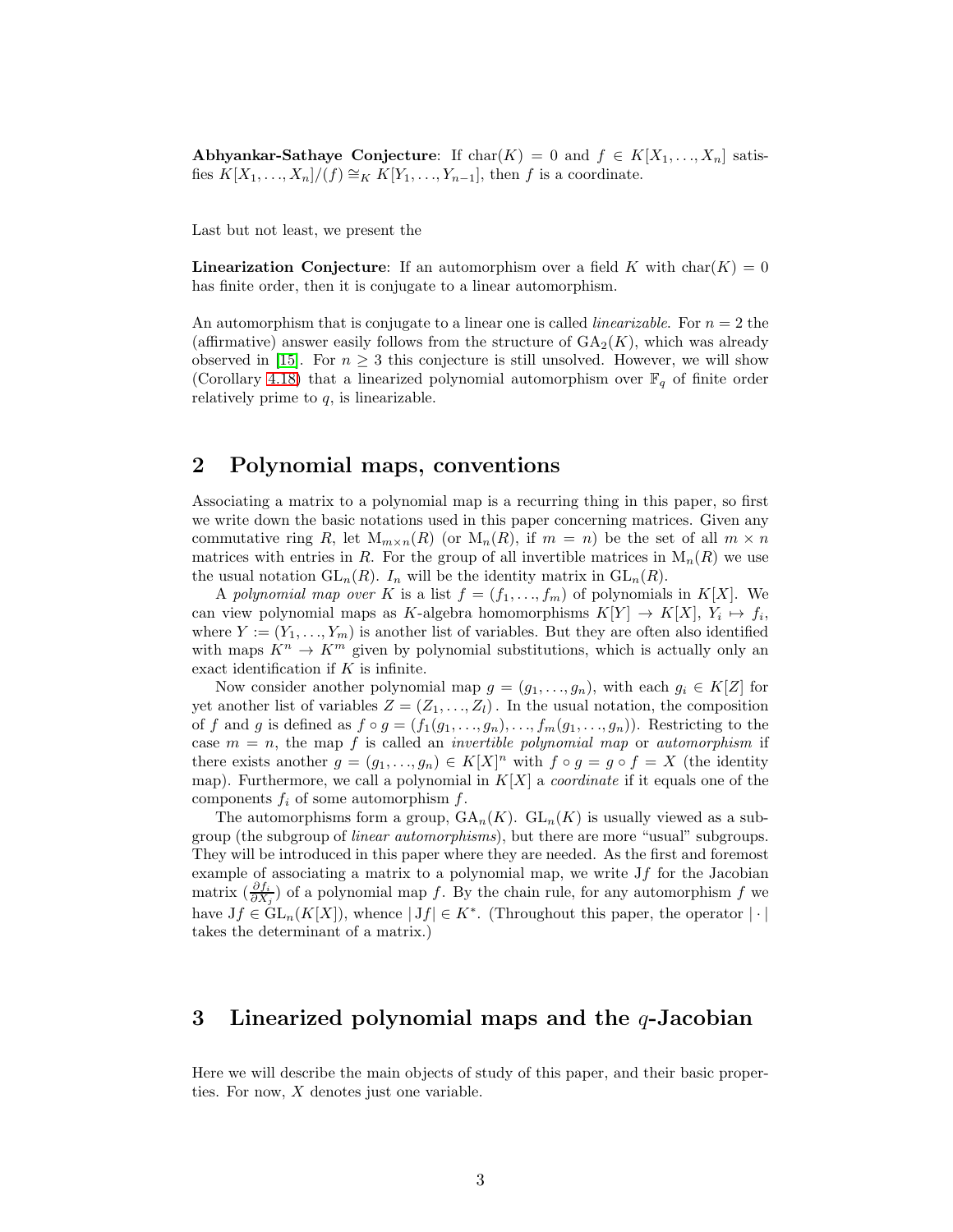**Definition 3.1.** Let q be a positive power of a prime number. Then  $\mathbb{F}_q[X]^{(q)}$  will be the  $\mathbb{F}_q$ -subspace of  $\mathbb{F}_q[X]$  generated by all monomials of the form  $X^{q^m}$  (with  $m \geq 0$ ). Furthermore, the *composition*  $f \circ g$  of  $f, g \in \mathbb{F}_q[X]^{(q)}$  is defined as the substitution of the two polynomials, *i.e.*  $(f \circ g)(X) := f(g(X)).$ 

<span id="page-3-0"></span>**Remark 3.2.** The elements of  $\mathbb{F}_q[X]^{(q)}$  are precisely the polynomials in  $\mathbb{F}_q[X]$  that induce an  $\mathbb{F}_q$ -linear map  $K \to K$ , where K is any infinite extension field of  $\mathbb{F}_q$ . Indeed,  $X^q$  induces the  $\mathbb{F}_q$ -linear map  $x \mapsto x^q$   $(x \in K)$ , and any map induced by an element of  $\mathbb{F}_q[X]^{(q)}$  is an  $\mathbb{F}_q$ -linear combination of iterates of this particular map. On the other hand, suppose  $f \in \mathbb{F}_q[X]$  induces an  $\mathbb{F}_q$ -linear map  $K \to K$ , and let  $X^m$  be a monomial appearing in  $f$ . Since  $K$  is an infinite field, the hypothesis implies that  $f(X + Y) = f(X) + f(Y)$  and  $f(aX) = af(X)$ , where Y is a new variable and a generates the multiplicative group of  $\mathbb{F}_q$ . Comparing terms of equal degree yields  $(X + Y)^m = X^m + Y^m$  and  $(aX)^m = aX^m$ . Let p be the unique prime number such that  $q = p^r$ , with  $r \ge 1$ . Suppose m is not a power of p, say  $m = dp^e$  with  $d > 1$ ,  $p \nmid d$ and  $e \geq 0$ . Then  $(X + Y)^{m} = ((X + Y)^{p^e})^d = (X^{p^e} + Y^{p^e})^d$  contains the nonzero term  $dX^{(d-1)p^e} Y^{p^e}$ , which contradicts the fact that  $(X+Y)^m = X^m + Y^m$ . Hence, m is a power of p. Since a generates  $\mathbb{F}_q^*$  and  $a \in \mathbb{F}_m$  (as  $a^m = a$ ), we have  $\mathbb{F}_q \subseteq \mathbb{F}_m$ . So  $\mathbb{F}_m$  is a finite dimensional  $\mathbb{F}_q$ -space, whence m is a power of q.

The above remark implies that  $\mathbb{F}_q[X]^{(q)}$  is closed under composition. Moreover, this composition operation has some remarkable properties compared to the composition of any two univariate polynomials over any field (which can be defined in a similar way). For one easily verifies that

- $f(g+h) = f(g) + f(h) \forall f, g, h \in \mathbb{F}_q[X]^{(q)}$
- composition is commutative:  $f(g(X)) = g(f(X)) \ \forall f, g \in \mathbb{F}_q[X]^{(q)}$

(The first property follows directly from Remark [3.2.](#page-3-0)) Using these facts, it is easy to check that  $\mathbb{F}_q[X]^{(q)}$  is a commutative ring (with addition inherited from  $\mathbb{F}_q[X]$ , and "multiplication" being composition). Also, note that  $X$  is the identity element in this ring, and that  $\mathbb{F}_q \to \mathbb{F}_q[X]^{(q)}$ ,  $a \mapsto aX$  makes  $\mathbb{F}_q[X]^{(q)}$  an  $\mathbb{F}_q$ -algebra. In fact, Theorem [3.3](#page-3-1) will show that  $\mathbb{F}_q[X]^{(q)}$  is isomorphic as  $\mathbb{F}_q$ -algebra to the univariate polynomial ring over  $\mathbb{F}_q$  !

Here we should remark that linearized polynomials (sometimes referred to as "ppolynomials" or "q-polynomials") have already been studied in several papers. Their focus is mostly on the fact that the roots of a linearized polynomial form an  $\mathbb{F}_q$ subspace of its splitting field (the kernel of the induced linear map). The result of Theorem [3.3](#page-3-1) was first mentioned by Ore  $([23],[24])$  $([23],[24])$  $([23],[24])$  $([23],[24])$  $([23],[24])$ . Later, the property mentioned in Remark [3.2](#page-3-0) was noted in  $\vert 5 \vert$  and  $\vert 12 \vert$ . Both properties also appeared in  $\vert 3 \vert, \vert 17 \vert$ and [\[18\]](#page-19-12). However, in this section we will also define multivariate linearized polynomials (the main objects of study of this paper), which have not been studied before in the literature.

<span id="page-3-1"></span>**Theorem 3.3.** There is a unique isomorphism of  $\mathbb{F}_q$ -algebras  $\delta : \mathbb{F}_q[X]^{(q)} \to \mathbb{F}_q[t]$ such that  $\delta\left(X^{q^m}\right) = t^m$  for all  $m \geq 0$ . Thus,  $\delta(f(g)) = \delta(f) \cdot \delta(g) \ \ \forall \ f, g \in \mathbb{F}_q[X]^{(q)}$ .

*Proof.* By the universal property of  $\mathbb{F}_q$ -algebras, there is a unique  $\mathbb{F}_q$ -algebra homomorphism  $\mathbb{F}_q[t] \to \mathbb{F}_q[X]^{(q)}$  such that  $t \mapsto X^q$ . This map clearly gives a one-to-one correspondence between the  $\mathbb{F}_q$ -bases  $\{t^m | m \geq 0\}$  and  $\{X^{q^m} | m \geq 0\}$ . Hence, the algebra homomorphism is a vector space isomorphism, and thus even an  $\mathbb{F}_q$ -algebra isomorphism (with inverse  $\delta$ ). 口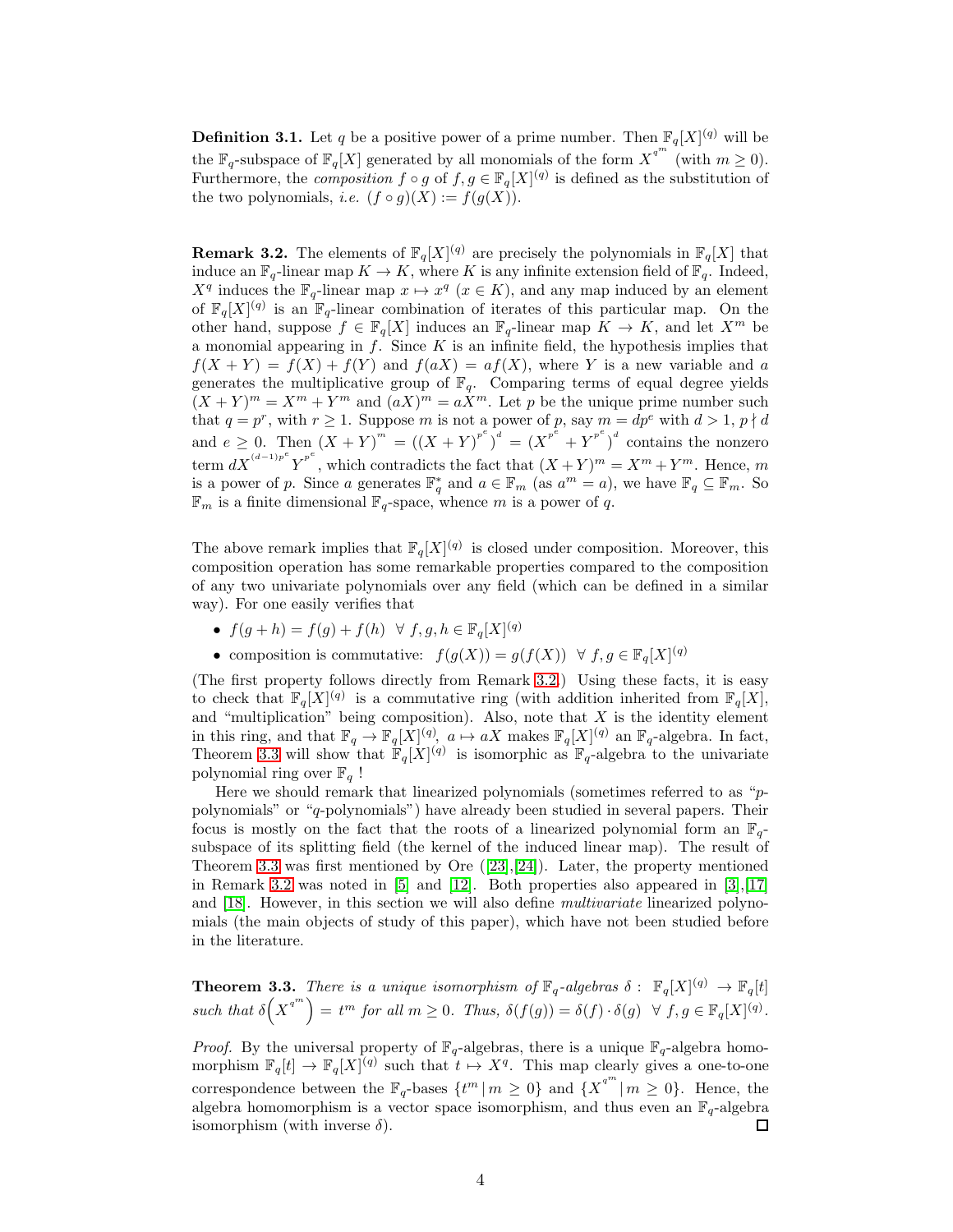Now let  $X := (X_1, \ldots, X_n)$  be a list of variables. Then the polynomials in

$$
\mathbb{F}_q[X]^{(q)} := \mathbb{F}_q[X_1]^{(q)} \, \oplus \, \cdots \, \oplus \, \mathbb{F}_q[X_n]^{(q)}
$$

are called *(multivariate) linearized polynomials in*  $X_1, \ldots, X_n$ . And the elements of  $(\mathbb{F}_q[X]^{(q)})^m$  (as subset of  $\mathbb{F}_q[X]^m$ ) are the *(multivariate)* linearized polynomial maps.

**Remark 3.4.** The elements of  $\mathbb{F}_q[X]^{(q)}$  are precisely the polynomials in  $\mathbb{F}_q[X]$  that induce an  $\mathbb{F}_q$ -linear map  $K^n \to K$ , where K is any infinite extension field of  $\mathbb{F}_q$ . Indeed, any term of a given element of  $\mathbb{F}_q[X]^{(q)}$  is in fact an element of  $\mathbb{F}_q[X_i]^{(q)}$  for some i (and the induced map  $K^n \to K$  factorizes through the projection  $K^n \to K$ on the *i*th factor), so Remark [3.2](#page-3-0) implies that elements of  $\mathbb{F}_q[X]^{(q)}$  induce  $\mathbb{F}_q$ -linear maps. On the other hand, suppose  $f \in \mathbb{F}_q[X]$  induces an  $\mathbb{F}_q$ -linear map  $K^n \to K$ , and let  $X_1^{m_1}\cdots X_n^{m_n}$  be a monomial appearing in f. As K is an infinite field, the hypothesis implies that  $f(X + Y) = f(X) + f(Y)$ , where  $Y := (Y_1, \ldots, Y_n)$  is a new list of variables. But then

<span id="page-4-0"></span>
$$
(X_1 + Y_1)^{m_1} \cdots (X_n + Y_n)^{m_n} = X_1^{m_1} \cdots X_n^{m_n} + Y_1^{m_1} \cdots Y_n^{m_n}
$$
 (1)

since the lefthandside exactly contains all terms  $X_1^{\alpha_1} Y_1^{\beta_1} \cdots X_n^{\alpha_n} Y_n^{\beta_n}$  in  $f(X+Y)$  such that  $\alpha_i + \beta_i = m_i$  for all i. Now suppose we have  $i \neq j$  such that both  $m_i > 0$  and  $m_j > 0$ . Substituting  $X_i = Y_j = 0$  in [\(1\)](#page-4-0), we get that

$$
Y_i^{m_i} X_j^{m_j} \prod_{k \neq i,j} (X_k + Y_k)^{m_k} = 0
$$

which is a contradiction. Thus, only one of the  $m_i$  is positive, *i.e.* the monomial under consideration is a power of one of the  $X_i$ . As a result,  $f = f_1 + \cdots + f_n$  with  $f_i \in K[X_i]$ for all *i*. We may even assume that  $f_1(0) = \cdots = f_n(0) = 0$ , since the hypothesis on f implies that it has no constant term. Then each  $f_i$  induces an  $\mathbb{F}_q$ -linear map  $K \to K$  (the composition of f and the embedding  $K \to K^n$ ,  $\alpha \mapsto \alpha e_i$ ). Remark [3.2](#page-3-0) now implies that  $f \in \mathbb{F}_q[X]^{(q)}$ .

The composition of linearized polynomial maps gives another one: if  $Z := (Z_1, \ldots, Z_l)$ is another list of variables, then the composition (already defined for polynomial maps in general) of  $f = (f_1, ..., f_m) \in (\mathbb{F}_q[X]^{(q)})^m$  and  $g = (g_1, ..., g_n) \in (\mathbb{F}_q[Z]^{(q)})^n$  is the element  $f \circ g = (f_1(g_1, \ldots, g_n), \ldots, f_m(g_1, \ldots, g_n)),$  which can easily be shown to be an element of  $(\mathbb{F}_q[Z]^{(q)})^m$ . For the case  $m = n$  this implies that  $(\mathbb{F}_q[X]^{(q)})^n$  is closed under composition. Also, Theorem [4.2](#page-6-0) will show that  $GA_n(\mathbb{F}_q)^{(q)} := GA_n(\mathbb{F}_q) \cap (\mathbb{F}_q[X]^{(q)})^n$ is a subgroup of  $GA_n(\mathbb{F}_q)$ .

Theorem [3.7](#page-5-1) will show that we can view polynomial maps in  $(\mathbb{F}_q[X](q))^m$  as matrices having univariate polynomials over  $\mathbb{F}_q$  as entries. To make this explicit, we define the  $q$ -Jacobian of polynomial maps of this form. The definition is based on certain maps  $\delta_i$  (one for each variable  $X_i$ ) that are very similar to the map  $\delta$  of Theorem [3.3.](#page-3-1)

**Definition 3.5.** Let  $f = (f_1, \ldots, f_m) \in (\mathbb{F}_q[X]^{(q)})^m$ , and t a new variable. For each  $j \in \{1, \ldots, n\}$ , let  $\delta_j : \mathbb{F}_q[X]^{(q)} \to \mathbb{F}_q[t]$  be the  $\mathbb{F}_q$ -linear map uniquely determined by

$$
\delta_j\left(X_i^{q^m}\right) = \begin{cases} t^m & i = j \\ 0 & i \neq j \end{cases} \quad (m = 0, 1, 2, \dots)
$$

Furthermore, we define  $J_q(f)$  as the matrix  $(\delta_j(f_i)) \in M_{m \times n}(\mathbb{F}_q[t])$ , and call it the  $q$ -Jacobian of  $f$  (or "J-q-bian").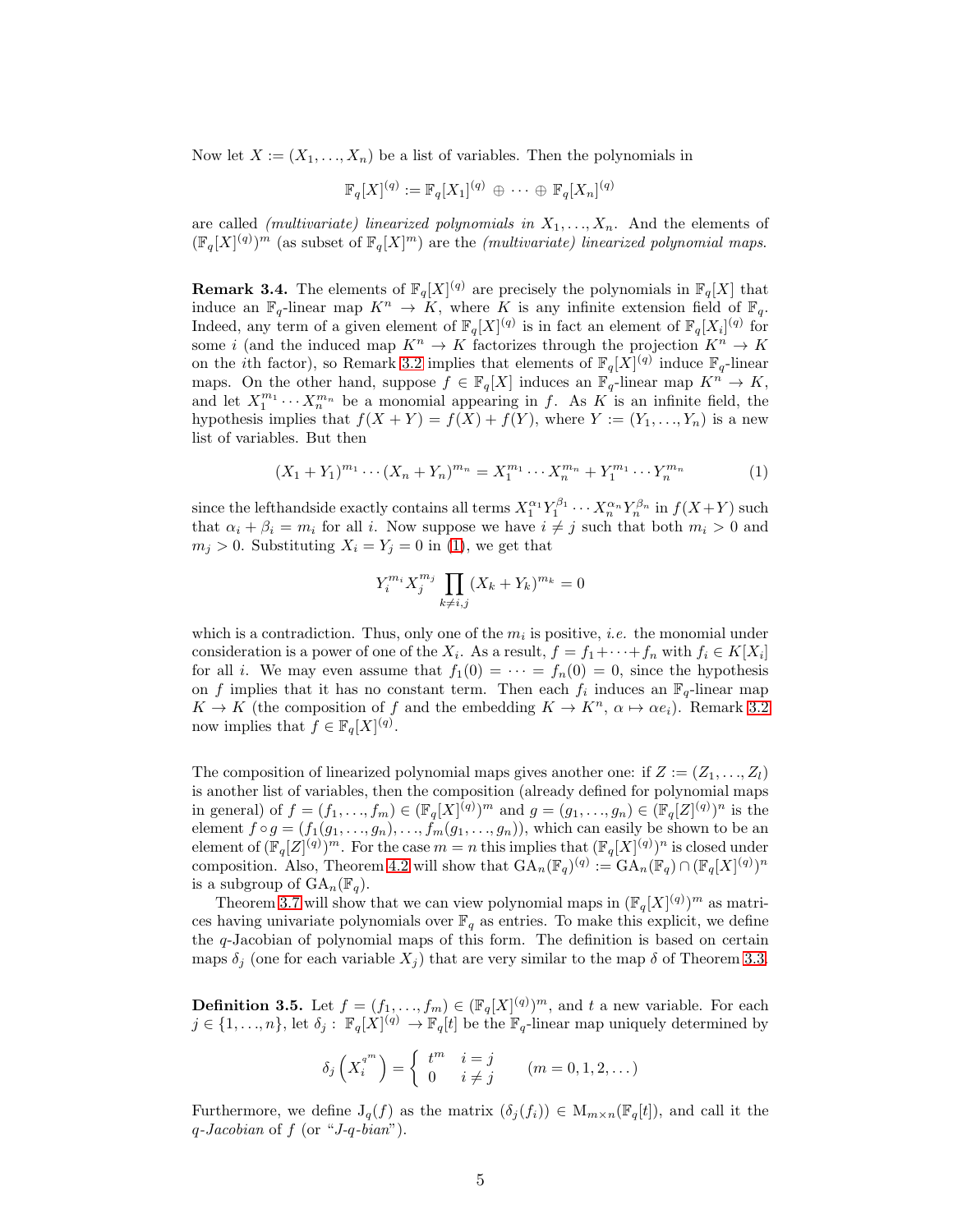<span id="page-5-2"></span>Remark 3.6. The map

$$
\begin{array}{ccc} (\mathbb{F}_q[X]^{(q)})^m & \longrightarrow & \mathrm{M}_{m \times n}(\mathbb{F}_q[t]) \\ (f_1, \ldots, f_m) & \mapsto & \mathrm{J}_q(f) \end{array}
$$

is obviously one-to-one and onto. We will need this fact henceforth.

Now let  $g = (g_1, \ldots, g_n) \in (\mathbb{F}_q[Z]^{(q)})^n$ . We will denote the maps  $\mathbb{F}_q[Z]^{(q)} \to \mathbb{F}_q[t]$ (similarly defined as the  $\delta_j$ ) by  $\varepsilon_j$ . In this situation we have

<span id="page-5-1"></span>**Theorem 3.7.** If  $f = (f_1, ..., f_m) \in (\mathbb{F}_q[X]^{(q)})^m$  and  $g = (g_1, ..., g_n) \in (\mathbb{F}_q[Z]^{(q)})^n$ , then  $J_q(f \circ g) = J_q(f) J_q(g)$ .

In particular,  $J_q$  induces an isomorphism of  $\mathbb{F}_q$ -algebras  $(\mathbb{F}_q[X]^{(q)})^n \stackrel{\sim}{\longrightarrow} \mathrm{M}_n(\mathbb{F}_q[t])$ .

*Proof.* Write  $f_i = \sum_{k=1}^n f_i^{(k)}(X_k)$  and  $g_i = \sum_{r=1}^l g_i^{(l)}(Z_r)$  for all i. Then

$$
f_i(g) = \sum_{k=1}^n f_i^{(k)}(g_k) = \sum_{k=1}^n f_i^{(k)}(\sum_{r=1}^l g_k^{(r)}(Z_r)) = \sum_{r=1}^l \sum_{k=1}^n f_i^{(k)}(g_k^{(r)}(Z_r))
$$

and thus the  $(i, j)$ -entry of  $J_q(f(g))$  equals

$$
\varepsilon_j(f_i(g)) = \varepsilon_j \left( \sum_{k=1}^n f_i^{(k)}(g_k^{(j)}(Z_j)) \right) = \sum_{k=1}^n \varepsilon_j \left( f_i^{(k)}(Z_j) \right) \cdot \varepsilon_j \left( g_k^{(j)}(Z_j) \right)
$$

$$
= \sum_{k=1}^n \delta_k \left( f_i^{(k)}(X_k) \right) \cdot \varepsilon_j \left( g_k \right)
$$

$$
= \sum_{k=1}^n \delta_k \left( f_i \right) \cdot \varepsilon_j \left( g_k \right)
$$

which is exactly equal to the  $(i, j)$ -entry of the product  $(\delta_i(f_i)) \cdot (\varepsilon_i(g_i))$ . Thus,  $J_q(f(g)) = J_q(f) \cdot J_q(g)$ . The second statement follows from Remark [3.6.](#page-5-2)  $\Box$ 

## <span id="page-5-0"></span>4 The famous problems and conjectures for linearized polynomials

This section is devoted to the solutions that we found for the famous problems and conjectures that were stated in the Introduction, for the cases where the involved polynomials are linearized polynomials.

#### 4.1 Tame Generators Problem and Jacobian Conjecture

Before solving the Tame Generators Problem for linearized polynomial maps, we recall the concept of tameness.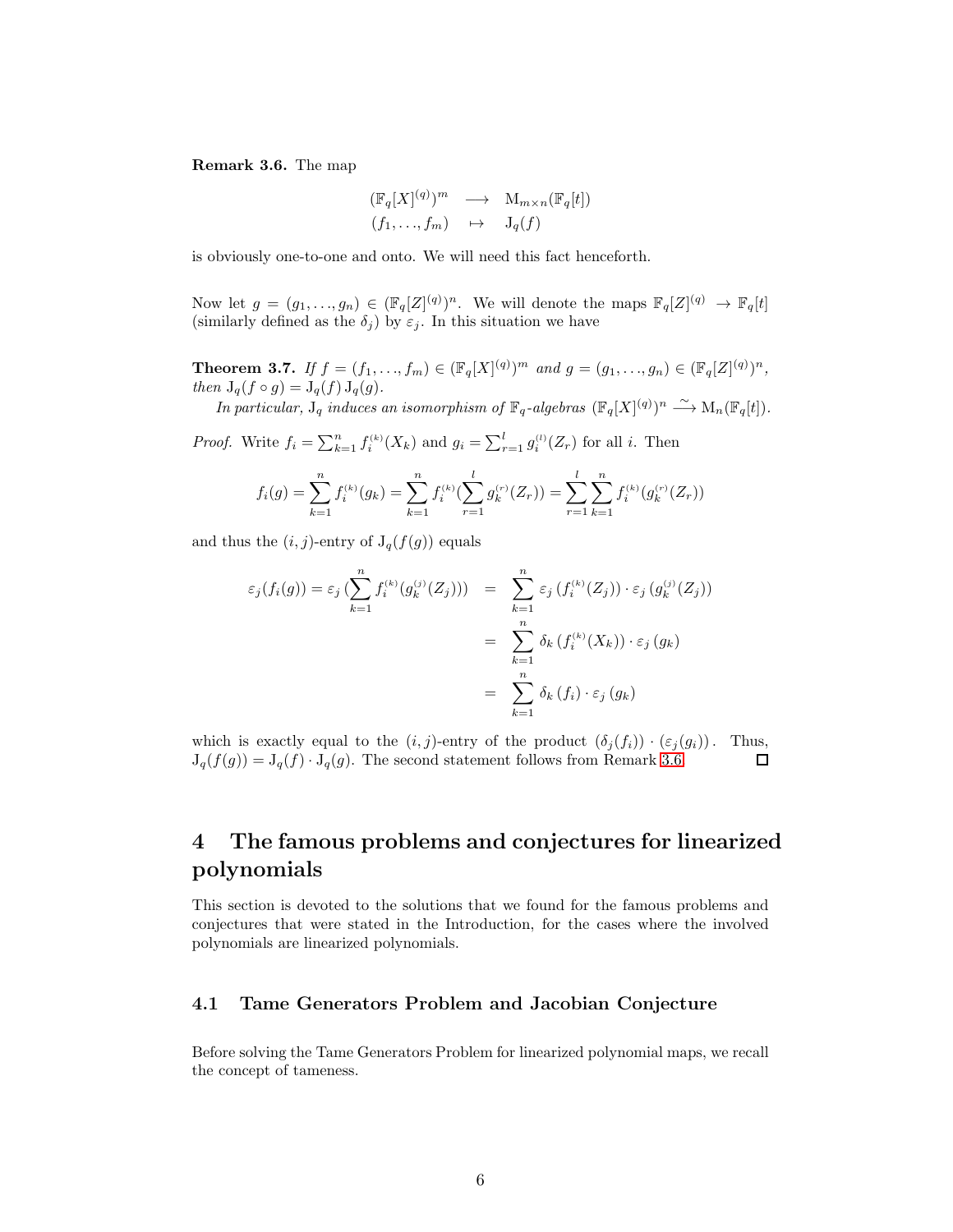**Definition 4.1.** EA<sub>n</sub>(K) (for any field K) is the subgroup of  $GA_n(K)$  generated by the elementary automorphisms. An elementary automorphism is one of the form  $(X_1, \ldots, X_{i-1}, X_i + f_i, X_{i+1}, \ldots, X_n)$  for some i, where  $f_i \in K[\hat{X}_i]$ . Furthermore,  $TA_n(K)$ , the group of tame automorphisms, is the subgroup generated by  $GL_n(K)$ and  $EA_n(K)$ .

As mentioned in the Introduction, the question which automorphisms are tame is still open in general if  $n \geq 3$ . However, Theorem [4.2](#page-6-0) will show that all invertible linearized polynomial maps are tame. To formulate the precise statement, we need to define a few automorphism subgroups consisting of linearized polynomial maps. First, we put

 $\text{EA}_n(\mathbb{F}_q)^{(q)} := \langle (X_1, \ldots, X_{i-1}, X_i + f_i, X_{i+1}, \ldots, X_n) | 1 \leq i \leq n, f_i \in \mathbb{F}_q[\hat{X}_i]^{(q)} \rangle$ 

Furthermore, let  $\mathrm{TA}_n(\mathbb{F}_q)^{(q)} := \langle \mathrm{EA}_n(\mathbb{F}_q)^{(q)}, \mathrm{GL}_n(\mathbb{F}_q) \rangle$ . Under the isomorphism of Theorem [3.7,](#page-5-1) the subgroup  $EA_n(\mathbb{F}_q)^{(q)}$  corresponds to  $E_n(\mathbb{F}_q[t])$ , the subgroup of  $GL_n(\mathbb{F}_q[t])$  generated by all elementary matrices. Also, this isomorphism is the identity on  $\mathrm{GL}_n(\mathbb{F}_q)$ .

<span id="page-6-0"></span>**Theorem 4.2.** Let  $f = (f_1, \ldots, f_m) \in (\mathbb{F}_q[X]^{(q)})^m$ . Then there exist  $h_1 \in \mathrm{TA}_m(\mathbb{F}_q)^{(q)}$ and  $h_2 \in \text{TA}_n(\mathbb{F}_q)^{(q)}$  such that  $h_1fh_2$  is a "diagonal map", i.e. a map of the form  $g = (g_1, \ldots, g_m)$ , where  $g_i \in \mathbb{F}_q[X_i]^{(q)}$  for all i (and  $g_i = 0$  if  $m > n$  and  $n < i \leq m$ ). Furthermore,  $GA_n(\mathbb{F}_q)^{(q)} = TA_n(\mathbb{F}_q)^{(q)}$ .

*Proof.*  $J_q(f)$  is a matrix over a Euclidean domain, so there exist  $M \in GL_m(\mathbb{F}_q[t])$  $( = \langle \mathcal{E}_m(\mathbb{F}_q[t]), \mathcal{GL}_m(\mathbb{F}_q) \rangle$  and  $N \in \mathcal{GL}_n(\mathbb{F}_q[t])$  such that  $M J_q(f)N$  is a (in general non-square) diagonal matrix. By Remark [3.6,](#page-5-2) there exist  $h_1 \in \mathrm{TA}_m(\mathbb{F}_q)^{(q)}$  and  $h_2 \in$  $TA_n(\mathbb{F}_q)^{(q)}$  such that  $h_1fh_2$  is of the prescribed form. For the next statement, suppose  $f \in \text{GA}_n(\mathbb{F}_q)^{(q)}$ . The above says that f is tamely equivalent to a map  $g = (g_1, \ldots, g_n)$ with  $g_i \in \mathbb{F}_q[X_i]^{(q)}$  for all i. Since f is an automorphism, g is too, so let  $h =$  $(h_1, \ldots, h_n) \in \text{GA}_n(\mathbb{F}_q)$  be the inverse of g. Since  $\mathbb{F}_q[X_1, \ldots, X_{i-1}, X_{i+1}, \ldots, X_n]$  is a domain, the equations  $g_i(h_i(X)) = X_i$  imply that  $h_i \in \mathbb{F}_q[X_i]$  and that both  $g_i$  and  $h_i$  have degree 1 (for all i). Consequently,  $f \in TA_n(\mathbb{F}_q)^{(q)}$ .  $\Box$ 

Note that this theorem in particular implies that  $f^{-1} \in \text{GA}_n(\mathbb{F}_q)^{(q)}$  if  $f \in \text{GA}_n(\mathbb{F}_q)^{(q)}$ , *i.e.*  $GA_n(\mathbb{F}_q)^{(q)}$  is a subgroup of  $GA_n(\mathbb{F}_q)$ . As a result, we can affirm an analogue of the Jacobian Conjecture for linearized polynomial maps and their q-Jacobians.

<span id="page-6-1"></span>**Corollary 4.3.**  $f \in (\mathbb{F}_q[X]^{(q)})^n$  is an automorphism if and only if  $J_q(f) \in GL_n(\mathbb{F}_q[t])$ .

*Proof.* This follows from Theorem [3.7](#page-5-1) and Theorem [4.2:](#page-6-0) if  $f \in GA_n(\mathbb{F}_q)^{(q)}$  then  $f^{-1} \in \text{GA}_n(\mathbb{F}_q)^{(q)}$  and  $J_q(f) J_q(f^{-1}) = J_q(f f^{-1}) = I_n$ . If on the other hand  $J_q(f) \in GL_n(\mathbb{F}_q[t])$ , let  $g \in (\mathbb{F}_q[X]^{(q)})^n$  such that  $J_q(g) = (J_q(f))^{-1}$  (which exists by Remark [3.6\)](#page-5-2). Then  $J_q(fg) = J_q(f) J_q(g) = I_n$  implies that f is an automorphism with inverse g.  $\Box$ 

Note that if we take the usual Jacobian, the statement doesn't hold; namely, the Jacobian of any linearized polynomial map equals the Jacobian of its linear part.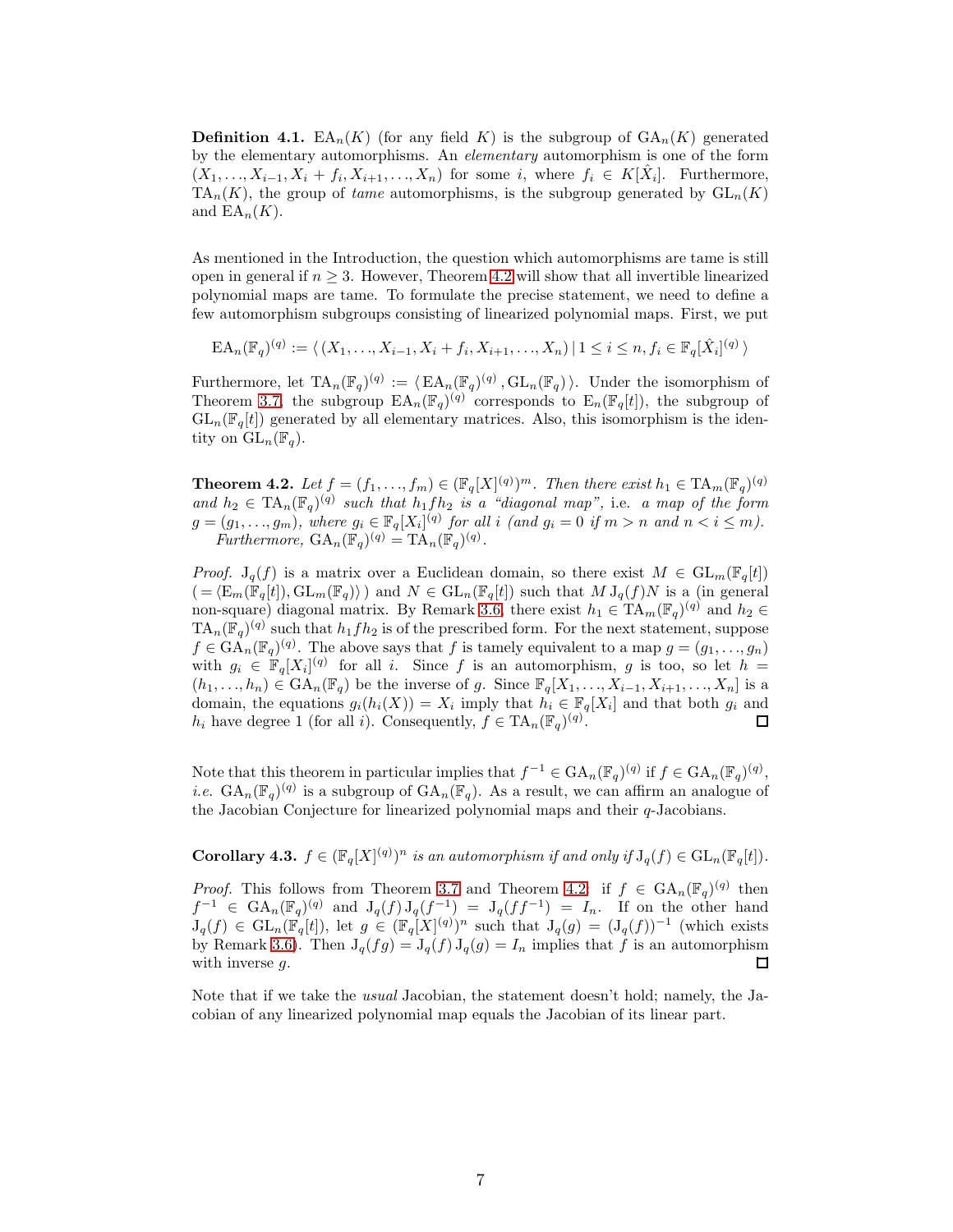#### 4.2 Coordinate Recognition Problem

Corollary [4.3](#page-6-1) provides us with the following useful tool: a criterion to decide whether a linearized polynomial is a coordinate.

<span id="page-7-0"></span>**Proposition 4.4.** For  $f_1 \in \mathbb{F}_q[X]^{(q)}$ , the following are equivalent.

- 1.  $f_1$  is a coordinate of an automorphism in  $\mathbb{F}_q[X]^n$
- 2.  $f_1$  is a coordinate of an automorphism in  $(\mathbb{F}_q[X]^{(q)})^n$
- 3.  $(\delta_1(f_1),...,\delta_n(f_1)) = (1)$  in  $\mathbb{F}_q[t]$

*Proof of the equivalence of 2. and 3.*  $f_1$  is a coordinate in  $(\mathbb{F}_q[X](q))^n$  if and only if  $(\delta_1(f_1), \ldots, \delta_n(f_1))$  is a row that is extendible to a matrix in  $GL_n(\mathbb{F}_q[t])$  if and only if  $(\delta_1(f_1), \ldots, \delta_n(f_1)) = (1)$  in  $\mathbb{F}_q[t]$ . (We use Remark [3.6](#page-5-2) again.)  $\Box$ 

From this we obtain the remarkable fact (Corollary [4.5\)](#page-7-1) that all prime power polynomials are essentially univariate  $(i.e.,$  up to a polynomial transformation). This fact in turn will help us complete the proof of Proposition [4.4.](#page-7-0)

<span id="page-7-1"></span>**Corollary 4.5.** Every element of  $\mathbb{F}_q[X]^{(q)}$  is a linearized polynomial in a coordinate of an automorphism in  $(\mathbb{F}_q[X]^{(q)})^n$ .

*Proof.* Let  $f \in \mathbb{F}_q[X]^{(q)}$ , and  $h := \gcd(\delta_1(f), \ldots, \delta_n(f)) \in \mathbb{F}_q[t]$  (unique if we assume h to be a monic polynomial). Then we have  $(\delta_1(f), \ldots, \delta_n(f)) = (h)$  (as ideals in  $\mathbb{F}_q[t]$ ), and we can write  $\delta_i(f) = hg_i$  with  $g_1, \ldots, g_n \in \mathbb{F}_q[t]$ . Now let  $\tilde{f}_i \in \mathbb{F}_q[X_i]^{(q)}$   $(i =$  $(1,\ldots,n)$  and  $\tilde{h} \in \mathbb{F}_q[X_1]^{(q)}$  such that  $\delta_i(\tilde{f}_i) = g_i(t)$  and  $J_q(\tilde{h}) = h(t)$  (using Remark [3.6](#page-5-2)) again). Then  $\tilde{f} := \tilde{f}_1 + \cdots + \tilde{f}_n$  gives

 $J_q(f)=(\delta_1(f)\ \cdots\ \delta_n(f))=(hg_1\ \cdots\ hg_n)=h\cdot(g_1\ \cdots\ g_n)=J_q(\tilde{h})\,J_q(\tilde{f})=J_q(\tilde{h}(\tilde{f}))$ 

Hence,  $f = \tilde{h}(\tilde{f})$ , and  $(\delta_1(\tilde{f}), \ldots, \delta_n(\tilde{f})) = (g_1, \ldots, g_n) = (1)$  in  $\mathbb{F}_q[t]$ , so  $\tilde{f}$  is a coordinate by the equivalence of 2. and 3. in Proposition [4.4.](#page-7-0) 口

*Proof of the equivalence of 1. and 2. (Proposition [4.4\)](#page-7-0).* The only nontrivial implication is  $1 \Rightarrow 2$ , so assume that  $f_1$  is a coordinate of an automorphism in  $\mathbb{F}_q[X]^n$ . By Corol-lary [4.5,](#page-7-1)  $f_1 = g_1(h_1)$  with  $g_1 \in \mathbb{F}_q[X_1]^{(q)}$  and  $h_1 \in \mathbb{F}_q[X]^{(q)}$ , and such that  $h_1$  is the first coordinate of an automorphism in  $(\mathbb{F}_q[X]^{(q)})^n$ . Applying the inverse of this automorphism to  $f_1$ , we deduce that  $g_1(X_1)$  is a coordinate as well. Just as in the proof of Theorem [4.2,](#page-6-0) this implies that  $g_1$  has degree 1, say  $g_1(X_1) = aX_1 + b$  with  $a \in \mathbb{F}_q^*$  and  $b \in \mathbb{F}_q$ . But  $g_1 \in \mathbb{F}_q[X_1]^{(q)}$ , so  $b = 0$ . Now  $f_1 = ah_1$  is the first coordinate of an automorphism in  $(\mathbb{F}_q[X]^{(q)})^n$ .  $\Box$ 

One can write down many coordinates over finite fields of such a form, that they can't possibly be coordinates when considered over a field of characteristic zero. This is illustrated in the following example. A polynomial as described there, *i.e.* of the form  $\tilde{f} := f(X) + Y^{q^n}$ , can only be a coordinate over a characteristic zero field K in the trivial cases  $n = 0$  or f has degree 1 (as will follow from Proposition [5.12\)](#page-17-0).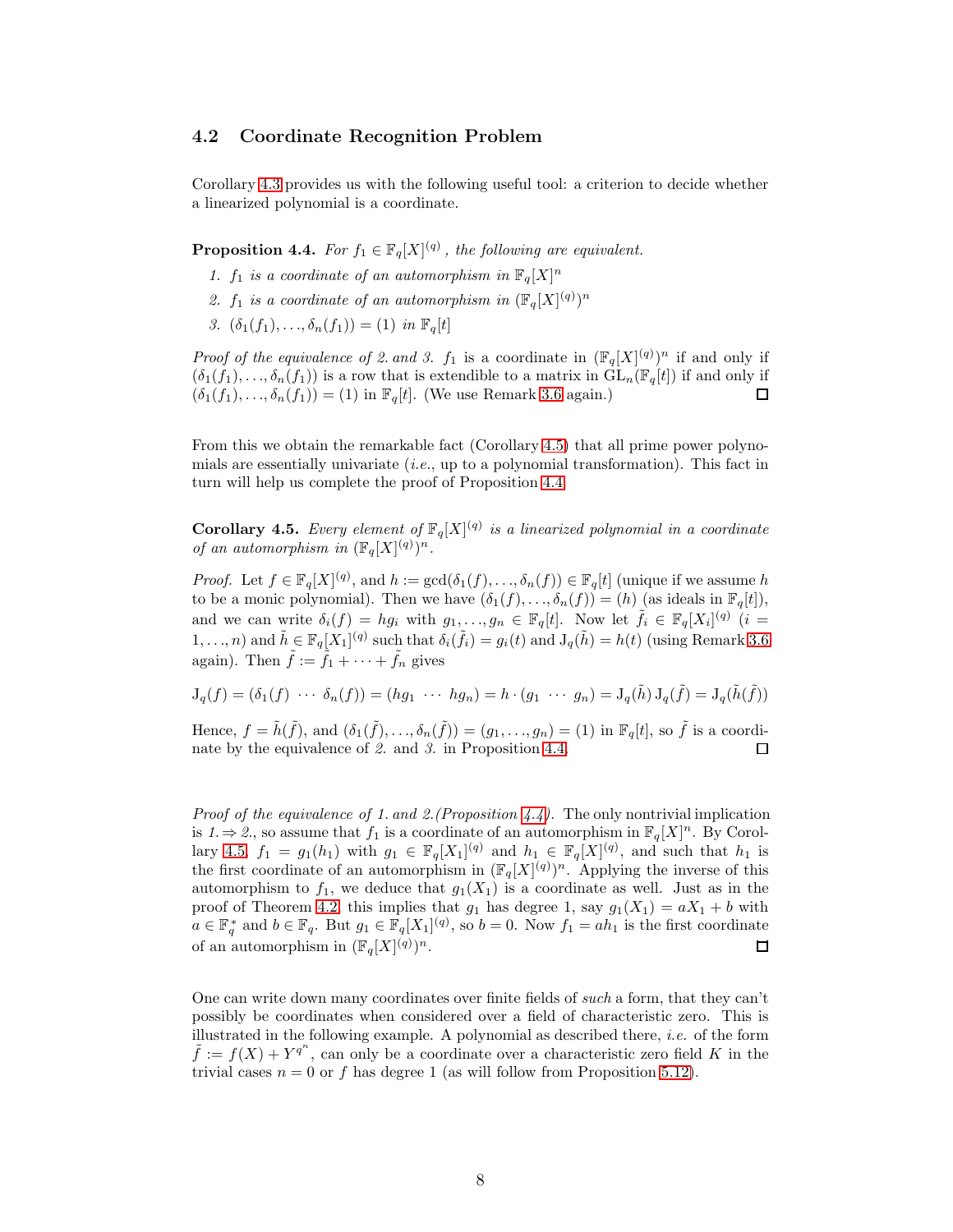**Example 4.6.** Any element of  $\mathbb{F}_q[X, Y]^{(q)}$  (two variables) of the form  $f(X) + Y^{q^n}$ , with  $n \geq 0$  and linear part of f equal to X, is a coordinate. Namely, let  $g(X) := f(X) - X \in$  $\mathbb{F}_q[X]^{(q)}$ . Note that  $g(X) = h(X)^q$  for some  $h \in \mathbb{F}_q[X]^{(q)}$  (for g contains no linear term), whence  $\hat{g}(t) := \delta_1(g(X)) = \delta_1(X^q)\delta_1(h(X)) = t\hat{h}(t)$ , where  $\hat{h}(t) := \delta_1(h(X))$ . Thus,

$$
\begin{pmatrix} 1+\hat{g}(t) & t^n \\ (-1)^{n+1}\hat{h}(t)^n & \frac{1-(-\hat{g}(t))^n}{1-(-\hat{g}(t))} \end{pmatrix} \in \text{GL}_2(\mathbb{F}_q[t])
$$

Note that the lower right entry is indeed an element of  $\mathbb{F}_q[t]$ : it equals the finite geometric series  $1 - \hat{g}(t) + \hat{g}(t)^2 - \cdots + (-1)^{n-1}\hat{g}(t)^{n-1}$ . From the above we obtain

$$
(f(X) + Y^{q^n}, (-1)^{n+1}h(X)^{(n)} + \sum_{k=0}^{n-1} (-1)^k g(Y)^{(k)}) \in \text{GA}_2(\mathbb{F}_q)
$$

where each exponent " $(k)$ " of a polynomial denotes k-fold composition of that polynomial with itself (and  $g(Y)^{(0)} := Y$ ). In particular,  $h(X) := X^{q^{m-1}}$   $(m \ge 1)$  gives

$$
(X + X^{q^m} + Y^{q^n}, (-1)^{n+1} X^{q^{(m-1)n}} + \sum_{k=0}^{n-1} (-1)^k Y^{q^{km}}) \in \text{GA}_2(\mathbb{F}_q)
$$

Assuming  $m, n \geq 2$ , and writing  $n = rm + s$  with  $r \in \mathbb{N}$  and  $0 \leq s \leq m-1$ , we can also complete this automorphism using a polynomial of lower degree. Namely,

$$
(X + X^{q^m} + Y^{q^n}, (-1)^r X^{q^{m-s}} + \sum_{k=0}^r (-1)^k Y^{q^{km}}) \in \text{GA}_2(\mathbb{F}_q)
$$

since

$$
\begin{pmatrix} 1+t^m & t^n \\ (-1)^rt^{m-s} & \frac{1-(-t^m)^{r+1}}{1-(-t^m)} \end{pmatrix} \in \text{GL}_2(\mathbb{F}_q[t])
$$

## 4.3 Polynomial Ring Recognition Problem and Abhyankar-Sathaye Conjecture

A finitely generated K-algebra A can be represented as  $A = K[X]/I$ , where I is an ideal of  $K[X]$ . A necessary condition for being a polynomial ring over K is that A is a domain, whence  $I$  must be a prime ideal. If  $K$  is a finite field and  $I$  is generated by linearized polynomials, we will show that the condition of being a domain is actually also sufficient (Corollary [4.10\)](#page-10-0). This differs significantly from the characteristic zero case, which has only been solved in case X represents at most two variables. We will first summarize the results of this case.

To begin, if I is even a maximal ideal, then  $K[X]/I$  is a field, which is of course only a polynomial ring over K if it equals  $K$  (the units of both fields must coincide). In other words, the canonical embedding  $K \to K[X]/I$  is actually an isomorphism. In this case, choosing  $a_1, \ldots, a_n \in K$  such that  $X_i - a_i \in I$  for all i (which exist since the embedding is onto), we get that  $I = (X_1 - a_1, \ldots, X_n - a_n)$ . So in case of a maximal ideal  $I, A$  is a polynomial ring if and only if  $I$  is of this form.

This also solves the general case  $n = 1$ , since any nonzero prime ideal of  $K[X]$ is then maximal. And in the case of two variables, any non-maximal, nonzero prime ideal of  $K[X]$  is generated by one irreducible polynomial (since  $K[X]$  is a factorial ring). Hence, the following result, proved by Abhyankar and Moh in [\[1\]](#page-18-9) and independently by Suzuki in [\[27\]](#page-20-2), completes the solution of the two-variable Polynomial Ring Recognition Problem over a field of characteristic zero.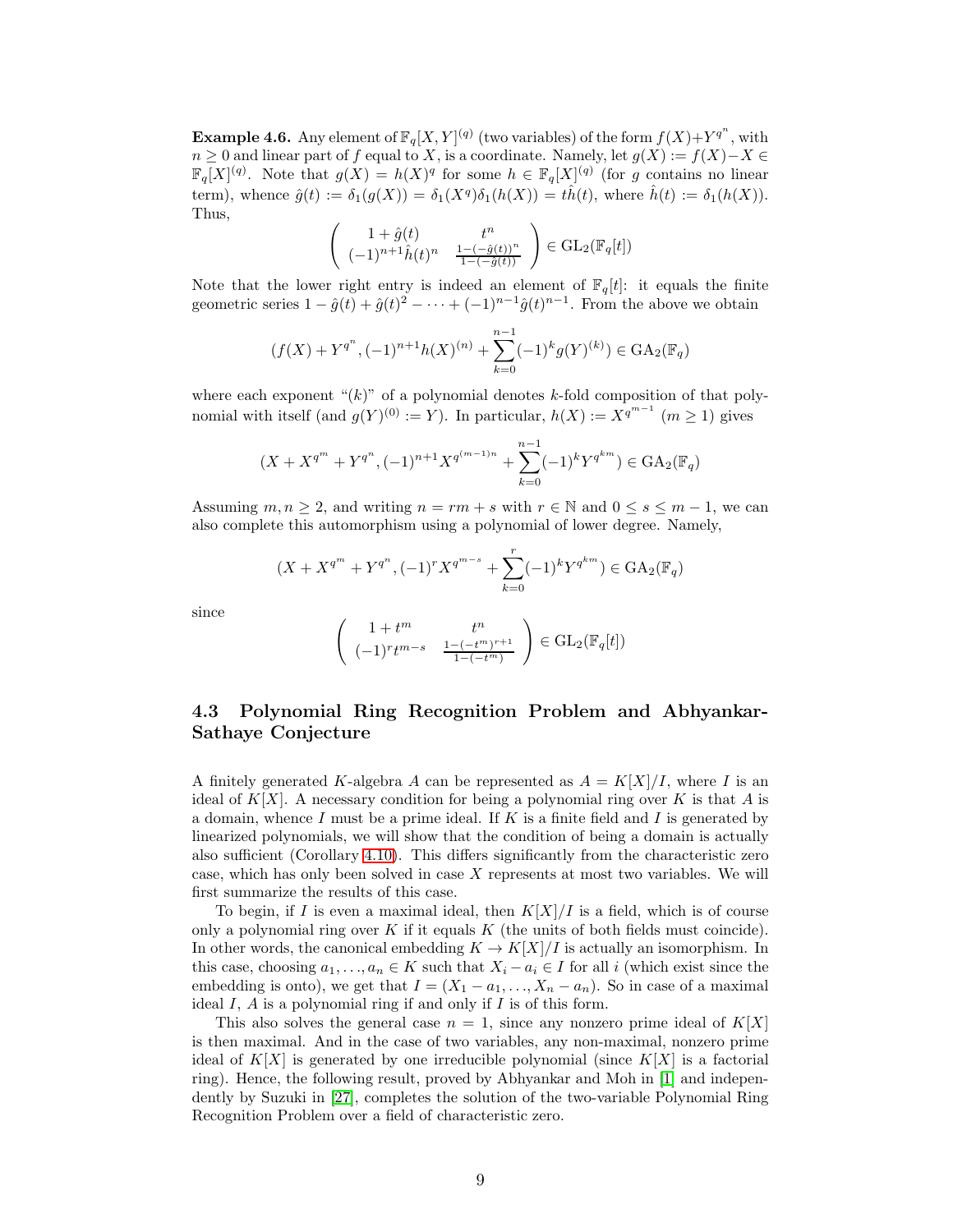<span id="page-9-0"></span>**Theorem 4.7** (Abhyankar-Moh-Suzuki). Let K a field with char(K) = 0. If a polynomial  $f_1 \in K[X, Y]$  satisfies  $K[X, Y]/(f_1) \cong_K K[Z]$ , then  $f_1$  is a coordinate.

Contrary to the characteristic zero case, several counterexamples to Theorem [4.7](#page-9-0) have been found in characteristic  $p > 0$ . Here is one which was also mentioned in [\[20\]](#page-19-13).

<span id="page-9-2"></span>**Example 4.8.** Take any prime number  $p > 2$ , and let  $f_1 := Y^{p^2} - X^{2p} - X$ . Then  $\mathbb{F}_p[X,Y]/(f_1) \cong \mathbb{F}_p[T]$ , where T is a variable; this isomorphism is induced by  $\varphi$ :  $\mathbb{F}_p[X,Y] \to \mathbb{F}_p[T], X \mapsto T^{p^2}, Y \mapsto T^{2p}+T.$  But we claim that  $f_1$  is not a coordinate.

First, note that  $\varphi$  is indeed surjective since  $f_2 := Y - (Y^p - X^2)^2$  satisfies  $\varphi(f_2) = T$ . Now we show that  $\text{Ker}(\varphi) = (f_1)$ . Since the (Krull) dimensions of  $\mathbb{F}_p[X, Y]$  and  $\mathbb{F}_p[T]$ are equal to 2 resp. 1,  $\text{Ker}(\varphi)$  must be a height 1 prime ideal, and thus a principal ideal due to the factoriality of  $\mathbb{F}_p[X, Y]$ . So it suffices to show that  $f_1$  is irreducible over  $\mathbb{F}_p$ . So let  $\beta$  be an element of an extension field of  $K := \mathbb{F}_p(X)$  such that  $\beta^{p^2} = \alpha := X^{2p} + X$ . Then  $f_1 = Y^{p^2} - \alpha = (Y - \beta)^{p^2}$  over  $K(\beta)$ . Let  $1 \leq m \leq p^2$ be minimal such that  $(Y - \beta)^m \in K[Y]$ . Then  $(Y - \beta)^m$  is irreducible over K, and in fact the only irreducible factor of  $f_1$  (since two positive powers of  $Y - \beta$  cannot be coprime). Hence  $f_1$  is a power of  $(Y - \beta)^m$ , and  $m \mid p^2$ . Now suppose  $m = 1$  or  $m = p$ . Then  $Y^p - \beta^p = (Y - \beta)^p \in K[Y]$ , so  $\alpha = (\beta^p)^p \in K^p = \mathbb{F}_p(X^p)$ , a contradiction. As a result,  $m = p^2$ , and the conclusion is that  $f_1$  is irreducible over K.

Now suppose  $f_1$  is a coordinate. Using the fact that  $\mathbb{F}_p$  is a field, Corollary 5.1.6 in [\[10\]](#page-18-0) yields an  $f_2' \in \mathbb{F}_p[X, Y]$  with  $\deg(f_2') < \deg(f_1)$  and  $(f_1, f_2') \in \text{GA}_2(\mathbb{F}_p)$ . (Here "deg" denotes the (total) degree of a polynomial.) Since  $\mathbb{F}_p[X,Y]/(f_1)$  =  $\mathbb{F}_p[f_1, f_2]/(f_1) = \mathbb{F}_p[\overline{f_2}]\ \overline{(f_2)}\ \text{being the equivalence class of } f_2' \text{ modulo } (f_1)$ , we must have  $\mathbb{F}_p[\varphi(f_2')] = \mathbb{F}_p[T]$ , whence  $\varphi(f_2') = aT + b$  with  $a \in \mathbb{F}_p^*, b \in \mathbb{F}_p$ . But  $\varphi(f_2) = T$ , which implies that  $f_2' - af_2 - b \in \text{Ker}(\varphi) = (f_1)$ . From  $\deg(f_2' - af_2 - b) < \deg(f_1)$ we now conclude that  $f_2' - af_2 - b = 0$ . Thus,  $(f_1, f_2) \in GA_2(\mathbb{F}_p)$ . But according to Corollary 5.1.6 in [\[10\]](#page-18-0) either  $\deg(f_1) | \deg(f_2)$  or  $\deg(f_2) | \deg(f_1)$ , contradicting the fact that  $\deg(f_1) = p^2$  and  $\deg(f_2) = 2p$ .

Theorem [4.9](#page-9-1) is the key to the solution of the Polynomial Ring Recognition Problem for  $\mathbb{F}_q$ -algebras which are defined by linearized polynomials (Corollary [4.10\)](#page-10-0).

<span id="page-9-1"></span>**Theorem 4.9.** Let **p** be a prime ideal in  $\mathbb{F}_q[X]$  generated by linearized polynomials. Then these polynomials can be chosen in such a way that together they are extendible to an automorphism in  $GA_n(\mathbb{F}_q)^{(q)}$ .

More generally, let **a** be any ideal in  $\mathbb{F}_q[X]$  generated by linearized polynomials. Then there exist  $h = (h_1, ..., h_n) \in \text{GA}_n(\mathbb{F}_q)^{(q)}$ ,  $r \leq n$  and  $g_i \in \mathbb{F}_q[X_i]^{(q)} \setminus \{0\}$  for  $i = 1, ..., r$ , such that  $\mathfrak{a} = (g_1(h_1), ..., g_r(h_r)).$ 

*Proof.* We first derive the first statement from the second one. Given  $\mathfrak{p}$ , let h and  $g_1, \ldots, g_r \neq 0$  as in the second statement such that  $\mathfrak{p} = (g_1(h_1), \ldots, g_r(h_r))$ . Applying  $h^{-1}$  to p, we may even assume that  $p = (g_1(X_1), \ldots, g_r(X_r))$ . For  $i \in \{1, \ldots, r\}$ we write  $g_i(X_i) = X_i^{e_i} \tilde{g}_i(X_i)$  with  $\tilde{g}_i \in \mathbb{F}_q[X_i], \tilde{g}_i(0) \neq 0$  and  $e_i > 0$  (note that  $g_i \in \mathbb{F}_q[X_i]^{(q)}$ , so indeed  $g_i \in (X_i)$ ). Since  $g_0(0) = 0$  for all  $g_0 \in \mathfrak{p}$ , we must have  $\tilde{g}_i(X_i) \notin \mathfrak{p}$ , whence  $X_i \in \mathfrak{p}$  (since  $\mathfrak{p}$  is a prime ideal). Substituting  $X_j := 0$  for all  $j \neq i$ , we obtain  $X_i \in (X_i^{e_i} \tilde{g}_i(X_i))$ . This implies that  $e_i = 1$  and  $\tilde{g}_i(X_i) \in \mathbb{F}_q^*$ . Consequently,  $\mathfrak{p} = (X_1, ..., X_r).$ 

Now we prove the second statement. First note that  $\mathfrak a$  is generated by *finitely many* linearized polynomials. Namely, a is generated by finitely many general polynomials (since a is an ideal in a Noetherian ring), and each of these general polynomials can be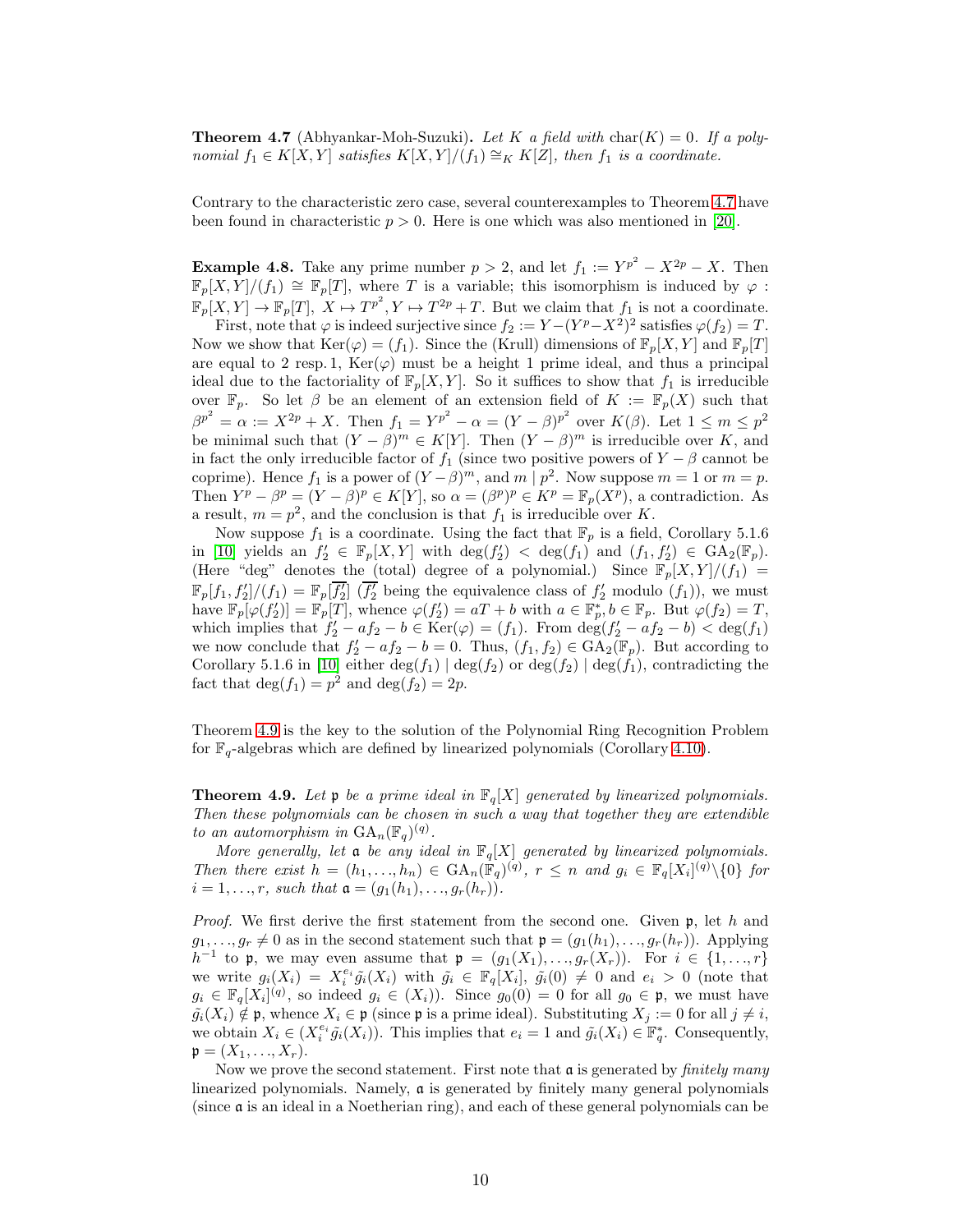written as an  $\mathbb{F}_q[X]$ -linear combination of finitely many of the linearized polynomials that generate a. These together form the announced finite generating set.

So let  $\mathfrak{a} = (f_1, \ldots, f_m)$  for some  $m \in \mathbb{N}$  and  $f_1, \ldots, f_m \in \mathbb{F}_q[X]^{(q)}$ . By Theorem [4.2,](#page-6-0) there exist  $h \in TA_n(\mathbb{F}_q)^{(q)}$  and  $\tilde{h} \in TA_m(\mathbb{F}_q)^{(q)}$  such that  $g := \tilde{h}fh^{-1}$  has the form  $g = (g_1, \ldots, g_m)$ , where  $g_i \in \mathbb{F}_q[X_i]^{(q)}$  for all i (and  $g_i = 0$  if  $m > n$  and  $n < i \leq m$ ). Modifying h and  $\tilde{h}$  by a suitable permutation of the variables, we may assume that  $g_1, \ldots, g_r \neq 0$  and  $g_{r+1} = \cdots = g_m = 0$  for some  $0 \leq r \leq \min\{m, n\}$ . Since

$$
(\tilde{h}_1(f), \ldots, \tilde{h}_m(f)) = ((\tilde{h}f)_1, \ldots, (\tilde{h}f)_m) = ((gh)_1, \ldots, (gh)_m)
$$
  
= 
$$
(g_1(h_1), \ldots, g_r(h_r))
$$

we are done as soon as we show that  $\mathfrak{a} = (\tilde{h}_1(f), \ldots, \tilde{h}_m(f))$ . Well then, we have  $\tilde{h}_i(0) = 0$  for all i, whence  $(\tilde{h}_1(f), \ldots, \tilde{h}_m(f)) \subseteq (f_1, \ldots, f_m)$ . Likewise,

$$
(f_1, ..., f_m) = ((\tilde{h}^{-1})_1(\tilde{h}_1(f), ..., \tilde{h}_m(f)), ..., (\tilde{h}^{-1})_m(\tilde{h}_1(f), ..., \tilde{h}_m(f)))
$$
  

$$
\subseteq (\tilde{h}_1(f), ..., \tilde{h}_m(f))
$$

 $\Box$ 

and thus  $\mathfrak{a} = (f_1, ..., f_m) = (\tilde{h}_1(f), ..., \tilde{h}_m(f)).$ 

<span id="page-10-0"></span>**Corollary 4.10.** Let  $A = \mathbb{F}_q[X]/I$  be a finitely generated  $\mathbb{F}_q$ -algebra, where I is an ideal in  $\mathbb{F}_q[X]$  generated by linearized polynomials. Then A is (isomorphic to) a polynomial ring over  $\mathbb{F}_q$  if and only if A is a domain.

Theorem [4.7](#page-9-0) relates the Polynomial Ring Recognition Problem to the Coordinate Recognition Problem for the case of two variables. But this connection is in fact more general. Namely, it is easily seen, that if  $f_1 \in K[X_1, \ldots, X_n]$  is a coordinate, then the K-algebra  $K[X_1, ..., X_n]/(f_1)$  is a polynomial ring over K in  $n-1$  variables. The reverse statement is the Abhyankar-Sathaye Conjecture, which in case  $n = 2$  has an affirmative answer by Theorem [4.7.](#page-9-0) Although the Abhyankar-Sathaye Conjecture is false in nonzero characteristic in general (as shown in Example [4.8\)](#page-9-2), the statement holds for linearized polynomials:

<span id="page-10-1"></span>**Theorem 4.11.** If  $f_1 \in \mathbb{F}_q[X]^{(q)}$  satisfies  $\mathbb{F}_q[X]/(f_1) \cong_{\mathbb{F}_q} \mathbb{F}_q[Y_1, \ldots, Y_{n-1}],$  then  $f_1$ is a coordinate.

*Proof.* According to Corollary [4.5,](#page-7-1)  $f_1 = g_1(h_1)$ , where  $h_1$  is a coordinate in  $\mathbb{F}_q[X]^{(q)}$ and  $g_1 \in \mathbb{F}_q[X_1]^{(q)}$ . Then  $g_1(0) = 0$ , so  $h_1$  divides  $f_1$ . Additionally,  $(f_1)$  is a prime ideal (as  $\mathbb{F}_q[Y_1,\ldots,Y_{n-1}]$  is a domain), whence  $f_1 = ch_1$  for some  $c \in \mathbb{F}_q^*$ . Thus,  $f_1$  is a coordinate.  $\Box$ 

#### 4.4 Linearization Conjecture

The Linearization Conjecture doesn't hold in general in positive characteristic, which is demonstrated in the following example. Throughout this section,  $X$  (and also  $Y$ ) denotes one variable.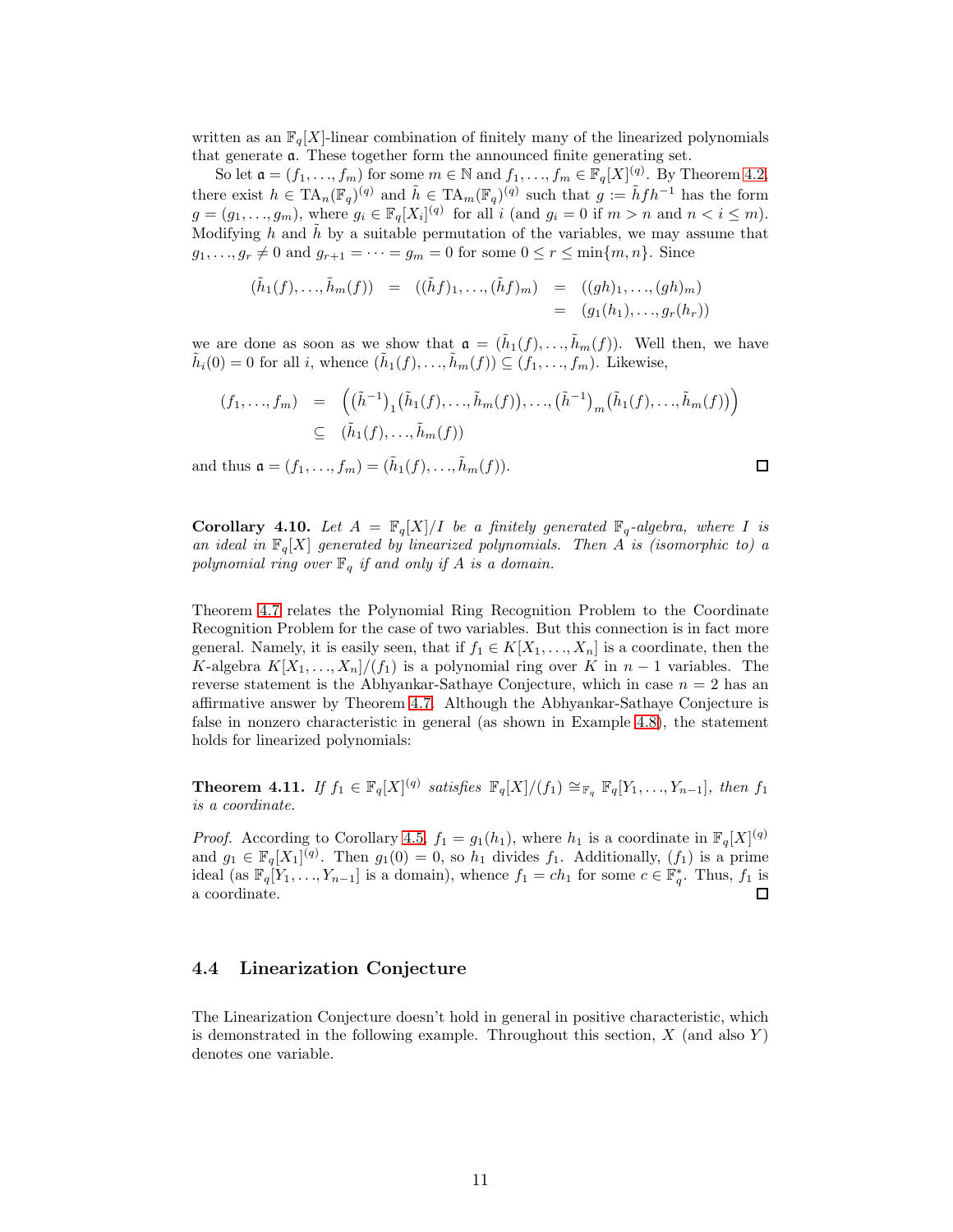**Example 4.12.**  $f := (X + Y^2, Y) \in GA_2(\mathbb{F}_2)$  has order 2, but is not linearizable. This already follows from two obvious facts about  $f$ : its linear part equals the identity, and  $f(0) = 0$ . Namely, suppose  $g \in GA_2(\mathbb{F}_2)$  such that  $gfg^{-1} = l \in GL_2(\mathbb{F}_2)$ , and let  $c := g(0)$ . Then  $\tilde{g} := (X - c_1, Y - c_2) \circ g$  satisfies  $\tilde{g}(0) = 0$ , and

<span id="page-11-0"></span>
$$
\tilde{g}f\tilde{g}^{-1} = (X - c_1, Y - c_2)l(X + c_1, Y + c_2)
$$
\n(2)

Since f and  $\tilde{g}$  have zero constant part, we can find the linear part of the lefthandside of [\(2\)](#page-11-0) by composing the linear parts of the factors of this composition. Hence, the linear part of the lefthandside equals the identity. Looking at the righthandside of [\(2\)](#page-11-0), we conclude that  $l = (X, Y)$ . But then also  $f = (X, Y)$ , a contradiction.

In view of this example, a question arises: is the Linearization Conjecture true in nonzero characteristic if we additionally assume that the characteristic doesn't divide the order of the automorphism? For linearized polynomial maps, this question has an affirmative answer (Corollary [4.18\)](#page-14-1). Because of Theorem [3.7,](#page-5-1) the proof of this fact involves matrices in  $GL_n(K[t])$  satisfying a polynomial relation over K.

<span id="page-11-1"></span>**Lemma 4.13.** Let R be a domain containing a field K, such that K is integrally closed in L, the field of fractions of R. Furthermore, let  $h(X) \in R[X]$  be the characteristic polynomial of a given  $A \in GL_n(R)$ , and  $g(X) \in L[X]$  the minimal polynomial of A over L. Suppose  $f(A) = 0$  for some  $f(X) \in K[X]$ . Then also  $g(X), h(X) \in K[X]$ .

*Proof.*  $g(X)$  divides  $f(X)$  in  $L[X]$ . Let  $L'$  be a splitting field of f over L. Since  $f(X) \in K[X]$ , the roots of f in L' (and in particular those of g) are integral over K, whence the coefficients of g are too. Moreover,  $h(X)$  has the same roots as  $g(X)$ , so the coefficients of h are integral over K as well. But K is integrally closed in  $L$ , so  $g(X), h(X) \in K[X].$  $\Box$ 

<span id="page-11-2"></span>**Proposition 4.14.** Suppose  $A \in GL_n(K[t])$  satisfies  $f(A) = 0$  for some  $f \in K[X]$ ,  $f \neq 0$ . Furthermore, write  $f = f_1 \cdots f_r$ , with  $f_1, \ldots, f_r \in K[X]$  mutually coprime. Then  $K[t]^n = \text{Ker}(f_1(A)) \oplus \cdots \oplus \text{Ker}(f_n(A))$ , and A is conjugate over  $K[t]$  to a block diagonal matrix, with blocks  $A_1, \ldots, A_r$  satisfying  $f_i(A_i) = 0$  for all i.

Moreover, if f is the minimal (resp. characteristic) polynomial of A, and each  $f_i$ is monic, then  $f_i$  is the minimal (resp. characteristic) polynomial of  $A_i$  for all i.

*Proof.* Consider the ideals  $a_i := (f_i) \subseteq K[X]$ . Then  $a_i + a_j = (1)$  for all  $i \neq j$ . Note that the ideals  $\hat{\mathfrak{a}}_i := \mathfrak{a}_1 \cdots \mathfrak{a}_{i-1} \mathfrak{a}_{i+1} \cdots \mathfrak{a}_r$  satisfy

$$
(1) = \prod_{i < j} (\mathfrak{a}_i + \mathfrak{a}_j) \subseteq \hat{\mathfrak{a}_1} + \cdots + \hat{\mathfrak{a}_r}
$$

whence  $\hat{\mathfrak{a}}_1 + \cdots + \hat{\mathfrak{a}}_r = (1)$ . The above inclusion can be justified as follows: any term  $\mathfrak{a}_{k_1} \cdots \mathfrak{a}_{k_m}$  in the product on the left (with  $m := \frac{1}{2}r(r-1)$ ) originates from choices between the two terms in all factors  $\mathfrak{a}_i + \mathfrak{a}_j$ . Any term  $\mathfrak{a}_{k_1} \cdots \mathfrak{a}_{k_m}$  must contain at least  $r-1$  of the  $\mathfrak{a}_i$ . Namely, given any  $\mathfrak{a}_i$  and  $\mathfrak{a}_j$  with  $i \neq j$ , the factor  $\mathfrak{a}_i + \mathfrak{a}_j$  appears in the product, so at least one of the two must appear in the mentioned term. Therefore,  $\mathfrak{a}_{k_1} \cdots \mathfrak{a}_{k_m} \subseteq \hat{\mathfrak{a}}_i$  for some *i*.

So let  $g_1, \ldots, g_r \in K[X]$  such that  $g_1 \hat{f}_1 + \cdots + g_r \hat{f}_r = 1$ , where for  $i = 1, \ldots, r$ ,  $\hat{f}_i := f_1 \cdots f_{i-1} f_{i+1} \cdots f_r$ . We now claim that  $K[t]^n = V_1 \oplus \cdots \oplus V_r$ , where  $V_i :=$  $Ker(f_i(A))$  for all i. First, note that the  $V_i$  are A-invariant K[t]-submodules, and that they are all free modules, being submodules of a finite free module over a principal ideal domain. Second, for any  $v \in K[t]^n$  we have

$$
v = Iv = g_1(A)\hat{f}_1(A)v + \dots + g_r(A)\hat{f}_r(A)v \in V_1 + \dots + V_r
$$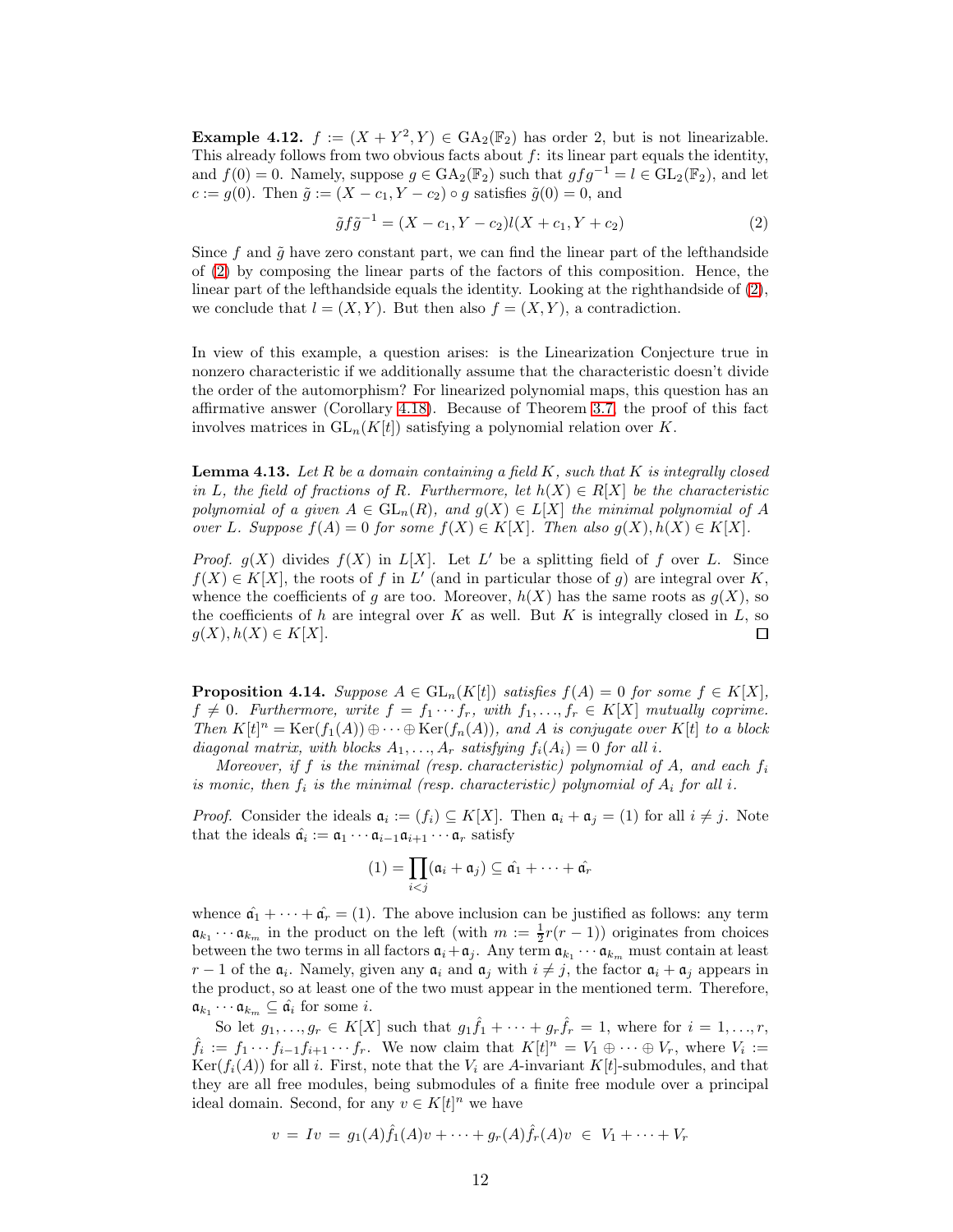since  $f_i(A)\hat{f}_i(A)v = f(A)v = 0$  for all i. Finally, to justify the direct sum notation, suppose  $v_1 + \cdots + v_r = 0$  for certain  $v_1 \in V_1, \ldots, v_r \in V_r$ . Then each  $v_i$  satisfies

$$
v_i = (g_1(A)\hat{f}_1(A) + \dots + g_r(A)\hat{f}_r(A))v_i = g_i(A)\hat{f}_i(A)v_i = g_i(A)\hat{f}_i(A)(v_1 + \dots + v_r) = 0
$$

Now, for all  $i \in \{1, ..., n\}$ , let  $m_i$  be the rank of  $V_i$  as a free K[t]-module, and  $A_i \in GL_{m_i}(K[t])$  the matrix representation of the restriction of A to  $V_i$ , with respect to some basis of  $V_i$ . Taking these r bases together to form a new basis of  $K[t]^n$ , we see that A is conjugate over  $K[t]$  to the block diagonal matrix  $A_0$  with  $A_1, \ldots, A_r$  on the diagonal. Also,  $f_i(A_i) = 0$  since  $f_i(A) = 0$  on  $V_i$ .

Now assume that each  $f_i$  is monic. It is obvious from the shape of  $A_0$  that the characteristic polynomial of  $A_0$  (which is also the characteristic polynomial of A) is equal to the product of the characteristic polynomials of the  $A_i$ . Also, the characteristic polynomial of  $A_i$  (an element of  $K[X]$  by Lemma [4.13\)](#page-11-1) must be a power of the same monic irreducible polynomial that  $f_i$  is also a power of. Hence, if  $f$  is the characteristic polynomial of A, then  $f_i$  is the characteristic polynomial of  $A_i$ .

Finally, assume that  $f$  is the minimal polynomial of  $A$  (which is also the minimal polynomial of  $A_0$ ). Choose  $j \in \{1, ..., r\}$ . Suppose  $h(A_j) = 0$  for some  $h(X) \in K[X]$ , and define  $\hat{f} := f_1 \cdots f_{j-1} h f_{j+1} \cdots f_r$ . Then  $\hat{f}(A_0) = 0$ , since it is the block diagonal matrix consisting of the blocks  $\hat{f}(A_i)$ . (And  $f_i(A_i) = 0$  if  $i \neq j$ , and  $h(A_i) = 0$ if  $i = j$ .) Whence,  $f(X) | \hat{f}(X)$ , *i.e.*  $f_i(X) | h(X)$ . So  $f_i$  must be the minimal polynomial of  $A_i$ .  $\Box$ 

<span id="page-12-0"></span>**Theorem 4.15.** Let  $A \in GL_n(K[t])$  such that its minimal polynomial  $g(X)$  over  $K(t)$ is an irreducible polynomial in  $K[X]$  of degree  $d \geq 1$ .

- 1. If g is separable over K, then A is conjugate (over K[t]) to the  $n \times n$  block diagonal matrix where each block is the companion matrix of q.
- 2. If  $d = n$  then A is conjugate (over K[t]) to the companion matrix of g.

*Proof.* The characteristic polynomial of A (an element of  $K[X]$  by Lemma [4.13\)](#page-11-1) must be a power of g, say  $g^m$  with  $m \in \mathbb{N}^*$  such that  $n = dm$ . Write  $g(X) = X^d +$  $c_{d-1}X^{d-1} + \cdots + c_1X + c_0$ , where  $c_i \in K$  for all i. Moreover, let L denote the splitting field of g over K. Also, we use the following notation: if  $K_1 \subseteq K_2$  are fields and  $M \in M_n(K_1[t])$ , then  $\text{Ker}_{K_2}(M)$  denotes the kernel of the endomorphism of  $K_2[t]^n$ induced by M. This kernel is then viewed as a  $K_2[t]$ -module. Furthermore,  $M^{\top}$ denotes the transpose of any matrix M.

First, assume that  $g$  is separable over  $K$ . Then  $g$  has  $d$  distinct roots in  $L$ . Furthermore,  $L/K$  is a Galois extension, say with Galois group G. Since L is the splitting field of an irreducible polynomial over  $K, G$  acts transitively on the roots of g. Therefore, we can find  $\sigma_1, \sigma_2, \ldots, \sigma_d \in G$  (with  $\sigma_1$  the identity map) and  $\alpha \in L$  such that  $\sigma_1(\alpha), \ldots, \sigma_d(\alpha)$  are the roots of g in L. Then  $\text{Ker}_{L}(A - \sigma_i(\alpha)I) = \tilde{\sigma}_i(\text{Ker}_{L}(A - \alpha I)),$ where the automorphism  $\tilde{\sigma}_i$  is the natural extension of  $\sigma_i$  to  $L[t]^n$  (preserving t). As a result,  $\text{Ker}_{L}(A - \sigma_{1}(\alpha)I), \ldots, \text{Ker}_{L}(A - \sigma_{d}(\alpha)I)$  all have the same rank as free  $L[t]$ modules. (Note that indeed they are all free modules, being submodules of a finite free module over a principal ideal domain.) Moreover, from Proposition [4.14](#page-11-2) (over L[t] instead of K[t]) we learn that  $L[t]^n = \text{Ker}_L(A - \sigma_1(\alpha)I) \oplus \cdots \oplus \text{Ker}_L(A - \sigma_d(\alpha)I).$ Consequently, the rank of  $\text{Ker}_{L}(A - \sigma_i(\alpha)I)$  equals m for all i.

Again by Proposition [4.14](#page-11-2) (and using the fact that  $g$  is separable over  $K$ ), we know that  $\text{Ker}_{K(\alpha)}(A - \alpha I)$  is a direct summand of  $K(\alpha)[t]^n$ . Also, tensoring with a free (and thus flat) module preserves kernels, so we have  $L \otimes_{K(\alpha)} \text{Ker}_{K(\alpha)}(A - \alpha I) =$  $\text{Ker}_{L}(A - \alpha I)$ . Hence, since  $\text{Ker}_{K(\alpha)}(A - \alpha I)$  is a free  $K(\alpha)[t]$ -module, its rank over  $K(\alpha)[t]$  is equal to the rank of  $\text{Ker}_{L}(A - \alpha I)$  over  $L[t]$ , which is m.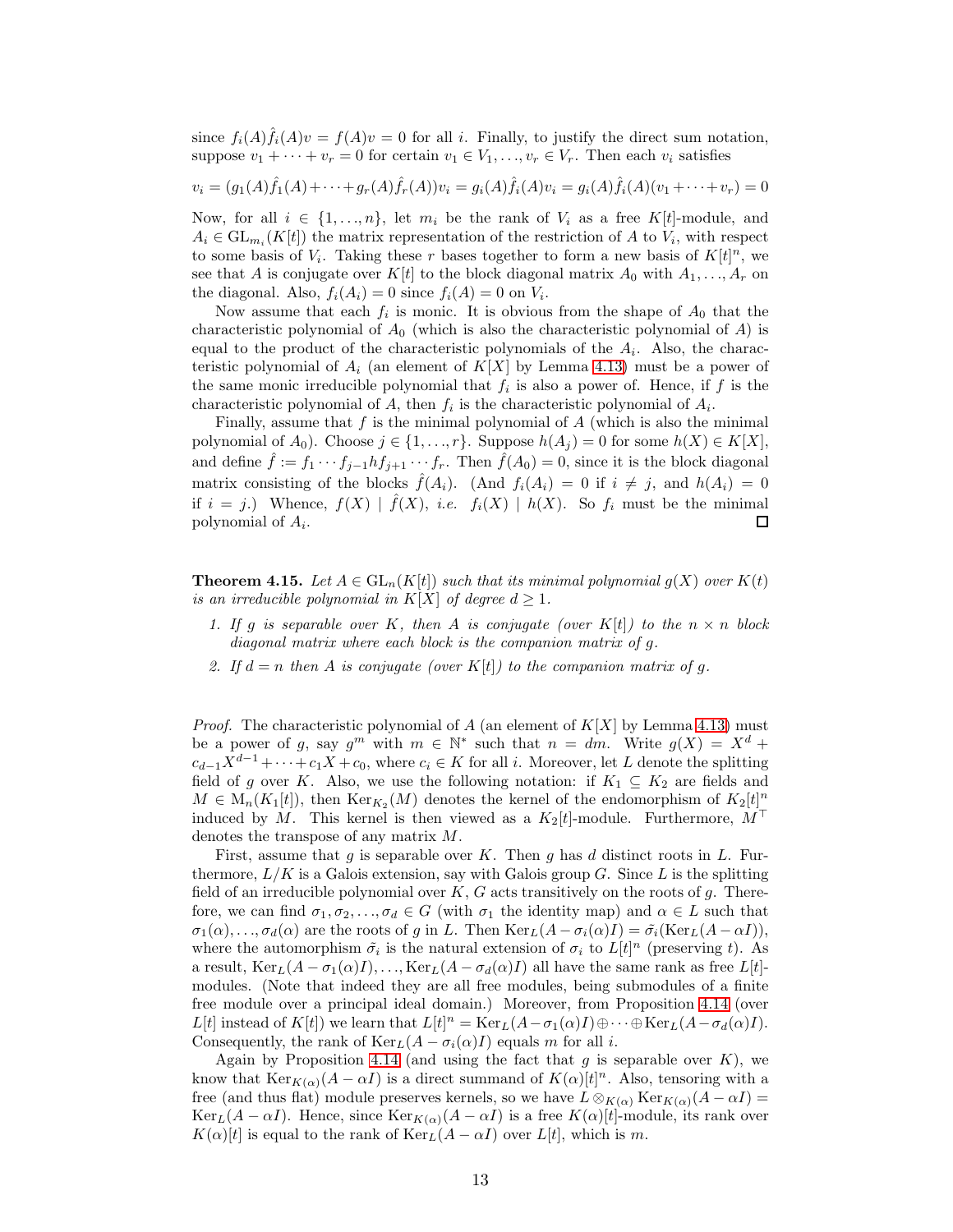Let  $\{v_1, \ldots, v_m\}$  be a basis of  $\text{Ker}_{K(\alpha)}(A - \alpha I)$ . Let  $B \in M_{n \times m}(K(\alpha)[t])$  be the matrix with  $v_1, \ldots, v_m$  as its columns, which satisfies  $AB = \alpha B$ . Note that then

$$
M_n(K(\alpha)[t])B = \sum_{i=0}^{d-1} M_n(K[t])\alpha^i B = \sum_{i=0}^{d-1} M_n(K[t])A^i B \subseteq M_n(K[t])B
$$

whence  $M_n(K(\alpha)[t])B = M_n(K[t])B$ . Since  $v_1, \ldots, v_m$  are the first m elements of a basis of  $K(\alpha)[t]^n$ , B can be completed to an invertible  $n \times n$  matrix over  $K(\alpha)[t]$ . Taking together the first m rows of its inverse, we obtain a  $B' \in M_{m \times n}(K(\alpha)[t])$  such that  $B'B = I_m$ . Now define

$$
E_{\alpha} := \left( \begin{array}{cccc} e_{\alpha} & 0 & \cdots & 0 \\ 0 & \ddots & \ddots & \vdots \\ \vdots & \ddots & \ddots & 0 \\ 0 & \cdots & 0 & e_{\alpha} \end{array} \right) \in \mathcal{M}_{n \times m}(K(\alpha))
$$

where  $e_{\alpha} := (1 \alpha \cdots \alpha^{d-1})^{\top}$  and each "0" is a column consisting of d zeroes. For every  $n' \geq 1$  this gives an isomorphism of  $K[t]$ -modules

$$
M_{n' \times n}(K[t]) \longrightarrow M_{n' \times m}(K(\alpha)[t])
$$
  

$$
N \longrightarrow N E_{\alpha}
$$

using the fact that  $\{1, \alpha, \ldots, \alpha^{d-1}\}\$  is a  $K[t]$ -basis of  $K(\alpha)[t]$ . In particular, there exists  $a D \in M_n(K[t])$  such that  $DE_\alpha = B$ . But we claim that even  $D \in GL_n(K[t])$ . Namely,  $E_{\alpha} = (E_{\alpha}B')B \in M_n(K(\alpha)[t])B = M_n(K[t])B$ , say  $E_{\alpha} = D'B$  with  $D' \in M_n(K[t])$ . Then  $D'DE_{\alpha} = D'B = E_{\alpha}$ , so  $D'D = I_n$ . As a result,  $D'A(D')^{-1}E_{\alpha} = D'AB$  $D'\alpha B = \alpha D'B = \alpha E_\alpha$ . It is also readily verified that  $C^\top e_\alpha = \alpha e_\alpha$ , where

$$
C := \left( \begin{array}{cccc} 0 & \cdots & \cdots & 0 & -c_0 \\ 1 & \ddots & & \vdots & \vdots \\ 0 & \ddots & \ddots & \vdots & \vdots \\ \vdots & \ddots & \ddots & 0 & \vdots \\ 0 & \cdots & 0 & 1 & -c_{d-1} \end{array} \right)
$$

is the companion matrix of  $g$ . Hence,

$$
D'A(D')^{-1} = \left( \begin{array}{cccc} C^{\top} & 0 & \cdots & 0 \\ 0 & \ddots & \ddots & \vdots \\ \vdots & \ddots & \ddots & 0 \\ 0 & \cdots & 0 & C^{\top} \end{array} \right)
$$

Note that if in all of the above we replace A by C (so then  $m = 1$ ), we obtain a proof of the fact that C is conjugate to  $C^{\top}$ . Combined with the above, this establishes the first statement of this theorem.

Now we turn to the second statement. To explain why we don't need separability in this case, note that in the proof of the first statement we only used the fact that the rank of  $\text{Ker}_{K(\alpha)}(A-\alpha I)$  is at least m. So if in the second case we can show directly that the rank is at least 1, we are done by copying the remainder of the proof of the first statement (with  $m = 1$ ).

We will now show that  $\text{Ker}_{K(\alpha)}(A - \alpha I) \neq \{0\}$  (which proves that the rank is at least 1). Since  $g(A) = (A - \alpha I)h(A)$  for some  $h(X) \in K(\alpha)[X]$ ,  $\text{Ker}_{K(\alpha)}(A - \alpha I)$ contains the image of  $h(A)$ . So it suffices to show that  $h(A) \neq 0$ . To see this, note that  $h(X) = \sum_{i=0}^{d-1} h_i(X) \alpha^i$ , where  $h_0, \ldots, h_{d-1} \in K[X]$  all have degree strictly less than d. So  $h_i(A) \neq 0$  for all i, whence  $h(A) \neq 0$ .  $\Box$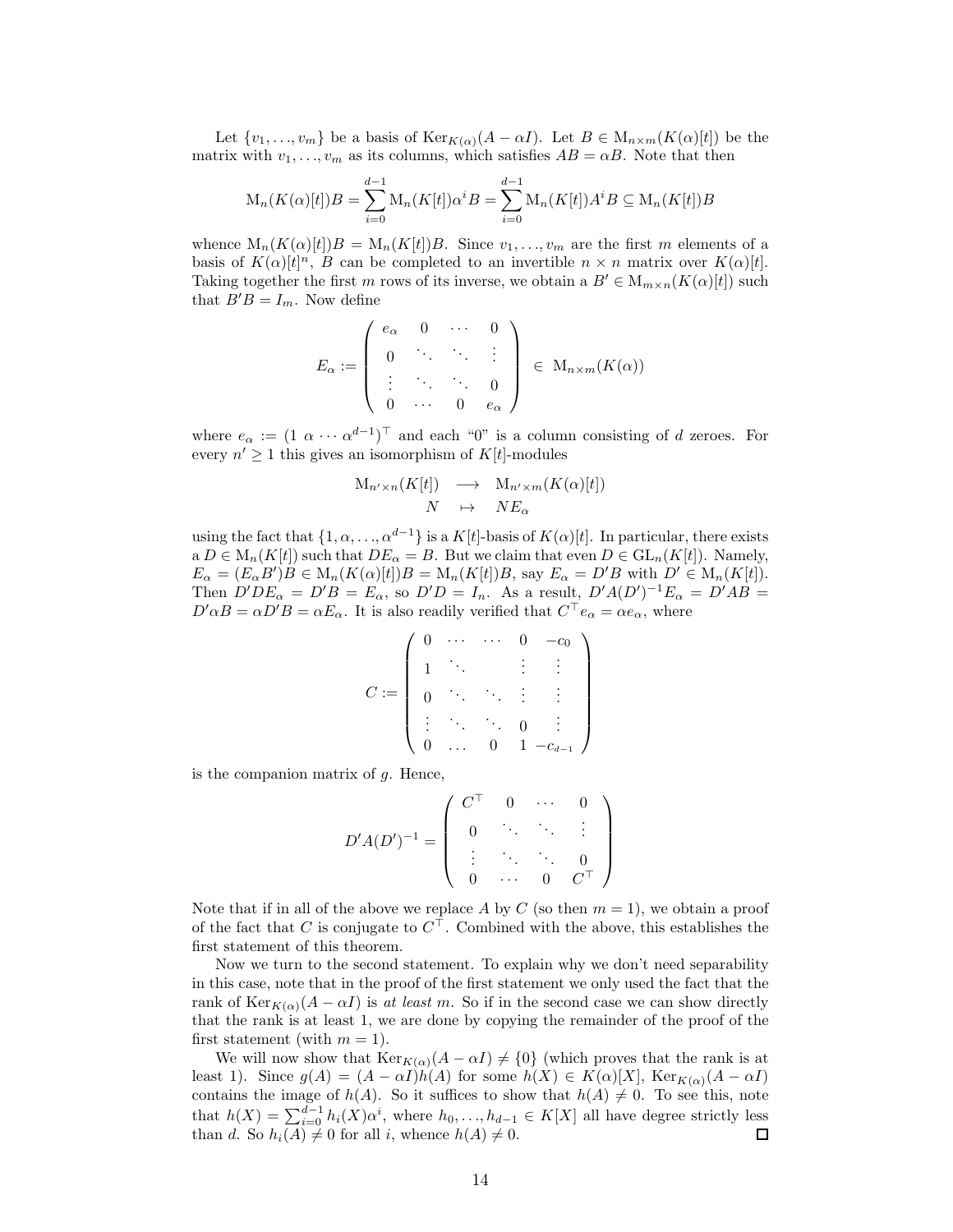Remark 4.16. In Theorem [4.15](#page-12-0) the assumption that the minimal polynomial is irreducible (instead of the more general case of being a power of an irreducible polynomial), is really necessary. Namely, suppose  $A = I_n + tN$ , where N is any nonzero nilpotent matrix in  $M_n(K)$ . Then  $(A - I_n)^n = 0$ , so the minimal polynomial of A over  $K(t)$  is a nontrivial power of  $X-1$  (and thus separable). However, A is not conjugate to an element of  $GL_n(K)$ : for any  $B \in GL_n(K[t])$  we have  $B^{-1}AB = I + tB^{-1}NB$ , and  $tB^{-1}NB \notin M_n(K)$ .

**Corollary 4.17.** Let K be a field and  $A \in GL_n(K[t])$  satisfying  $A^d = I_n$ , where char(K)  $\nmid d$ . Then there exists a  $B \in GL_n(K[t])$  such that  $B^{-1}AB \in GL_n(K)$ .

*Proof.* Note that the minimal polynomial of A over  $K(t)$ , say  $g(X)$ , is an element of K[X] by Lemma [4.13,](#page-11-1) and of course a factor of  $X^d - 1$ . Since char(K)  $\nmid d, X^d - 1$ and its derivative have no common zero in an algebraic closure of  $K$ , so neither do g and g'. Hence, g is a product of mutually coprime monic irreducible polynomials, which are also separable. Using Proposition [4.14,](#page-11-2) we may reduce to the case that  $g$  is irreducible and separable. But this case is settled by Theorem [4.15.](#page-12-0)  $\Box$ 

Theorem [3.7](#page-5-1) now gives

<span id="page-14-1"></span>**Corollary 4.18.** If d and q are relatively prime and  $f \in GA_n(\mathbb{F}_q)^{(q)}$  has finite order d, then f is linearizable.

## <span id="page-14-0"></span>5 Polynomial maps without mixed terms

In this final section we study all problems and conjectures mentioned in the Introduction for the case of a polynomial (map) without mixed terms. K will be a field, mostly of characteristic zero.

**Definition 5.1.** A polynomial  $f_1 \in K[X]$  is said to be *without mixed terms* if we have  $f_1 \in K[X_1] + \cdots + K[X_n]$ . A polynomial map  $(f_1, \ldots, f_n) \in K[X]^n$  (K a field) is *without mixed terms* if each of the  $f_i$  is.

Linearized polynomial maps are examples of polynomial maps without mixed terms. But the properties of linearized polynomial maps are very different from those of polynomial maps without mixed terms over a zero characteristic field. Namely, we have the following theorem. First,  $BA_n(K)$  is the subgroup of *triangular* automorphisms, *i.e.* all automorphisms  $f = (f_1, \ldots, f_n)$  with  $f_i - a_i X_i \in K[X_{i+1}, \ldots, X_n]$  and  $a_i \in K^*$  for all i. (The notation comes from the fact that  $BA_n(K) \cap GL_n(K)$  equals the Borel subgroup of  $GL_n(K)$ .) Furthermore, such an f is called *unitriangular* if  $a_1 = \cdots = a_n = 1$ .  $BA_n^{(1)}(K)$  will be the subgroup of unitriangular automorphisms.

<span id="page-14-2"></span>**Theorem 5.2.** Let  $f \in \text{GA}_n(K)$  without mixed terms, and assume further that its linear part equals the identity. If  $K$  has characteristic zero, then there exists a permutation  $\pi$  of the  $X_i$  such that  $\pi^{-1}f\pi$  is unitriangular.

Furthermore, if K has characteristic  $p > 0$ , then there exists a permutation  $\pi$  of the  $X_i$  such that  $\pi^{-1} f \pi \in BA_n^{(1)}(K) + (K[X_1^p] + \cdots + K[X_n^p])^n$ .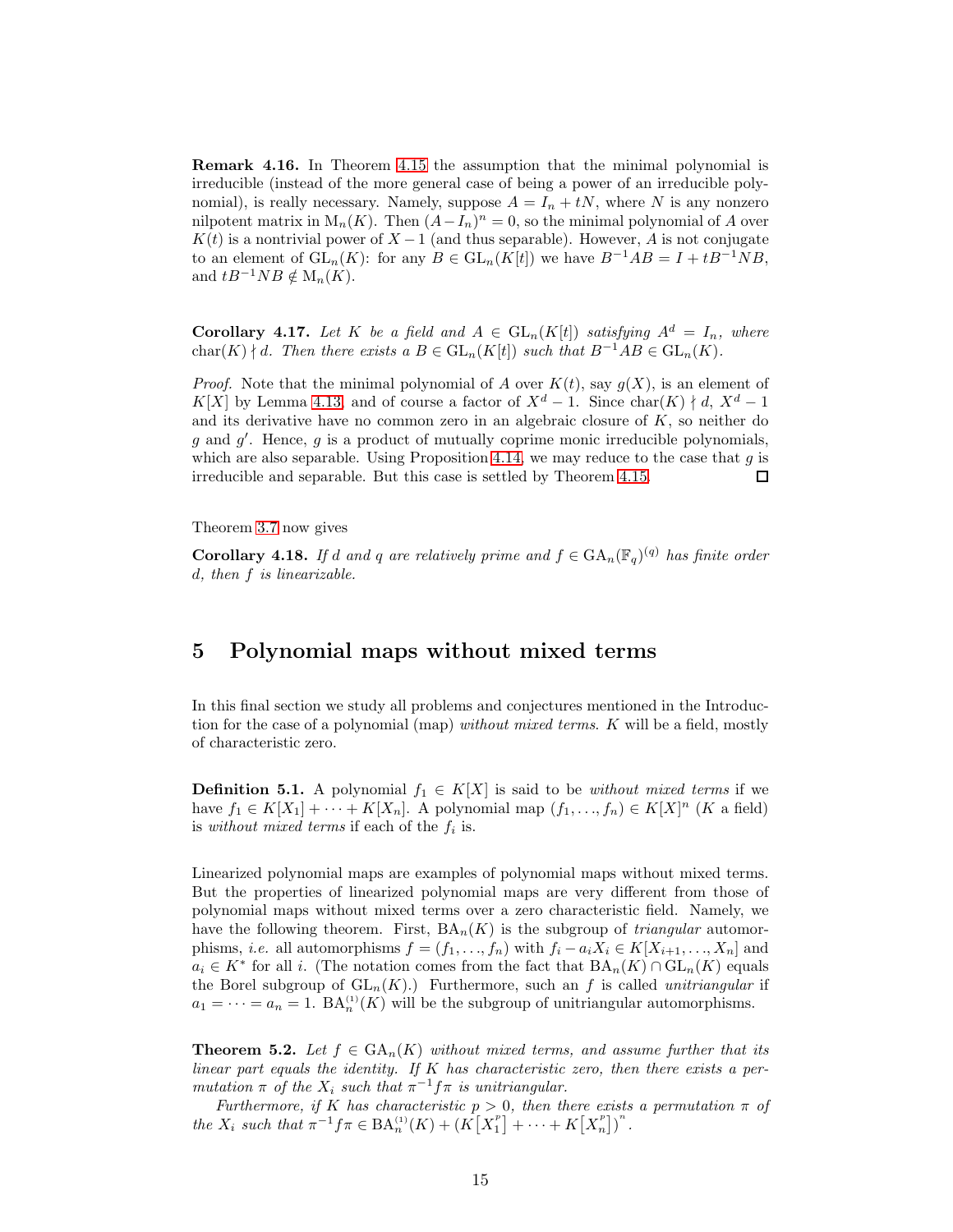Proof. The first statement is a direct consequence (using Jacobians) of Theorem [5.4,](#page-15-0) which considers certain matrices with entries in  $K[X]$ . In characteristic  $p > 0$  we can use the same theorem, but we need to take into account that the ith partial derivative of a power  $X_i^m$  vanishes if and only if  $p \mid m$ .  $\Box$ 

Note that, given any automorphism without mixed terms, we can compose it on the left with the inverse of its linear part, to obtain an automorphism satisfying all hypotheses of Theorem [5.2.](#page-14-2)

**Definition 5.3.**  $A = (a_{ij}) \in M_n(K[X])$  is a matrix in separated variables if  $a_{ij} \in$  $K[X_j]$  for all i and j. These matrices form a left  $M_n(K)$ -submodule of  $M_n(K[X])$ .

In the following, we use some well-known terminology from matrix theory: A principal submatrix (of order k) of a square matrix is a submatrix formed by a subset of  $(k)$ rows and the corresponding subset of columns. And a *principal*  $(k-)minor$  of a square matrix is the determinant of a principal submatrix (of order  $k$ ).

<span id="page-15-0"></span>**Theorem 5.4.** Every matrix  $A \in GL_n(K[X])$  in separated variables with  $A(0) = I_n$ is (after conjugation by a permutation matrix) unitriangular (upper triangular with only 1's on the diagonal).

Proof. By Lemma [5.7,](#page-16-0) we are done if we can prove that all principal minors of A are equal to 1. First, note that  $|A| \in K^*$  and  $|A(0)| = 1$  together imply that  $|A| = 1$ . For all  $1 \leq j \leq n$ , let  $A_j$  be the matrix obtained from A by deleting its jth row and column. Note that  $A_j \in M_{n-1}(K[\hat{X}_j])$  is a matrix in seperated variables satisfying  $A_j(0) = I_{n-1}$ . Moreover, expanding the determinant of A along its jth column and substituting  $X_j = 0$ , we obtain  $1 = |A_{|X_i=0}| = a_{jj}(0) \cdot |A_j| = |A_j|$   $(A(0) = I_n)$ , so  $a_{ij}(0) = 0$  whenever  $i \neq j$ .

From all this we may conclude that for every  $A \in GL_n(K[X])$  in separated variables satisfying  $A(0) = I_n$ , we have  $|A| = 1$ , each  $A_j$  is a matrix in  $GL_{n-1}(K[\hat{X}_j])$  in separated variables and  $A_j(0) = I_{n-1}$ . Induction now proves that for every matrix  $A \in GL_n(K[X])$  in separated variables satisfying  $A(0) = I_n$ , all principal minors are equal to 1.  $\Box$ 

Remark 5.5. The proof of the above theorem in particular implies that all diagonal elements of A (being principal minors) are equal to 1. But this can also be proved directly. Namely, since  $A(0) = I_n$ , each non-diagonal entry  $a_{ij}$  satisfies  $X_j | a_{ij}$ . The fact that  $A \in GL_n(K[X])$  implies that  $(a_{i1}(X_1),...,a_{in}(X_n)) = (1)$  in  $K[X]$  for all *i*. Substituting  $X_j = 0$  for all  $j \neq i$ , we obtain  $a_{ii} \in K^*$ . But  $A(0) = I_n$ , whence  $a_{11} = \cdots = a_{nn} = 1.$ 

Additionally, Theorem [5.4](#page-15-0) partly solves the Jacobian Conjecture:

Corollary 5.6. The Jacobian Conjecture is satisfied for polynomial maps without mixed terms.

*Proof.* If f is a polynomial map without mixed terms satisfying  $|Jf| \in K^*$ , then also  $|Jf(0)| \in K^*$ , *i.e.* f has invertible linear part. Composing f on the left with the inverse of its linear part, we may assume that  $J f(0) = I_n$ . According to Theorem [5.4,](#page-15-0) this means that  $f$  is unitriangular after a permutation of the variables.  $\Box$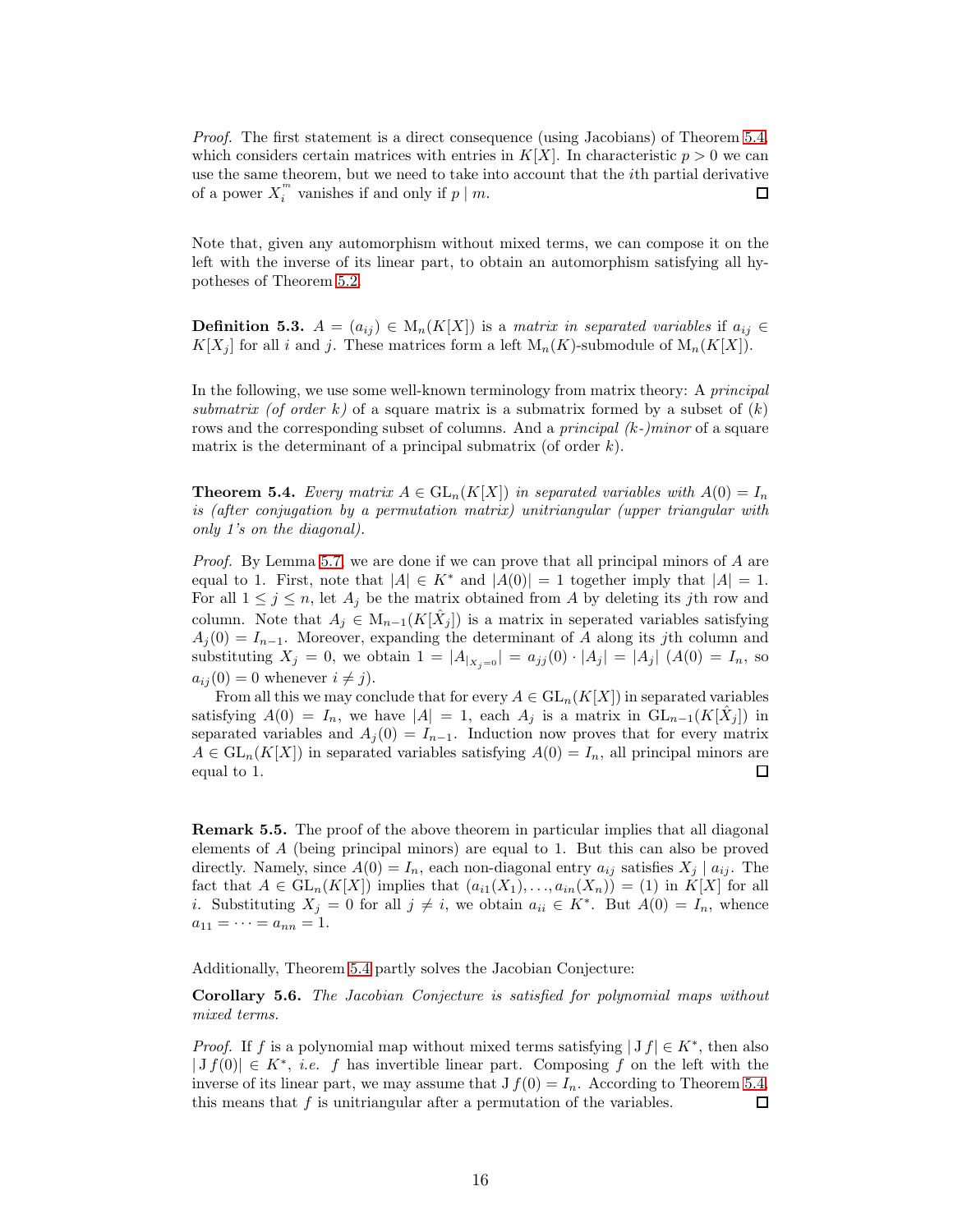<span id="page-16-0"></span>**Lemma 5.7.** Let R be a domain. Suppose  $A = (a_{ij}) \in GL_n(R)$  has the property that all its principal minors are equal to 1. Then  $A$  is (after conjugation by a permutation matrix) unitriangular.

*Proof.* We may assume that  $R$  is a field. Note that if all principal minors of a matrix equal 1, then any principal submatrix also has this property. Further, a column of a square matrix is called an *elementary column* if its diagonal entry equals 1 and all its remaining entries are 0. Note that the property of having an elementary column is invariant under conjugation by a permutation matrix. (Partly due to the fact that conjugation by a permutation matrix permutes the diagonal elements.)

We will prove the theorem by induction on n. It is trivial for  $n = 1$ . If  $n = 2$  then  $|A| = 1$  implies  $a_{12}a_{21} = 0$ , which also settles this case (as R is a field). So we will assume from now on that  $n \geq 3$  and that the statement holds in lower dimensions. For all  $1 \leq i \leq n$ , let  $A_i$  be the matrix obtained from A by deleting its *i*th row and column. Note that we may apply the induction hypothesis to  $A_i$ .

We are done if A contains an elementary column: if this is the case, we may (after permutation) assume that the first column is elementary, and then apply the induction hypothesis to  $A_1$  to obtain (after permutation) a unitriangular matrix.

Now we assume that A doesn't have an elementary column, and aim to arrive at a contradiction. Take  $i \in \{1, ..., n\}$ . By the induction hypothesis,  $A_i$  contains an elementary column. So there is a  $j \neq i$  such that the jth column of A is "almost" elementary", *i.e.*  $a_{jj} = 1$  and  $a_{kj} = 0$  for  $k \notin \{i, j\}$ . And  $a_{ij} \neq 0$ , as A has no elementary column. Associating a j to each i in this way, we obtain a map  $\sigma$  from  $\{1,\ldots,n\}$  to itself.  $\sigma$  is obviously injective, and thus a permutation. Hence,  $a_{ij}=0$ for all i and j with  $j \notin \{i, \sigma(i)\}\$  (and  $a_{ii} = 1$  for all i).

Using the induction hypothesis on  $A_n$  again, we may assume (after conjugation by a permutation matrix) that  $A_n$  is unitriangular. Hence,  $\sigma(i) > i$  for all  $i < n$ . But then we must have  $\sigma(n) = 1$  and  $\sigma(i) = i + 1$  for all  $i < n$ . Hence, expanding the determinant of A along the nth row we obtain  $0 = |A| - 1 = a_{1\sigma(1)} \cdots a_{n\sigma(n)}$ , which contradicts the fact that all  $a_{i\sigma(i)}$  are nonzero.  $\Box$ 

**Remark 5.8.** For a domain R and any  $A' \in M_n(R)$ , Corollary 6.3.9 in [\[10\]](#page-18-0) gives a result which is very similar to Lemma [5.7.](#page-16-0) It says that if every principal minor of A' is equal to 0, then  $A'$  can be conjugated by a permutation matrix such that the resulting matrix is an upper triangular matrix with zero diagonal. This result and Lemma [5.7](#page-16-0) are actually easily shown to be equivalent!

Namely, we can use the well-known fact that the coefficient of  $X^{n-k}$  in the characteristic polynomial  $P(X)$  of an  $n \times n$ -matrix equals  $(-1)^k$  times the sum of all principal k-minors. So suppose  $A \in GL_n(R)$  is such that all its principal minors are equal to 1. Then any principal submatrix  $A'_0$  of  $A' := A - I_n$  is of the form  $A'_0 = A_0 - I$ , where I is the identity matrix of the corresponding size, and  $A_0$  is the principal submatrix of A consisting of the corresponding rows and columns. Let m be the number of rows (or columns) of  $A_0$ . Since all principal minors of  $A_0$  are equal to 1, and for each k there are  $\binom{m}{k}$  principal k-minors,  $P_{A_0}(X) = X^m - mX^{m-1} + \binom{m}{2}X^{m-2} - \cdots + (-1)^m = (X-1)^m$ . But then  $P_{A'_0}(X) = |XI_m - A'_0| = |(X+1)I_m - A_0| = P_{A_0}(X+1) = X^m$ . So  $A'_0$  is nilpotent, and in particular  $|A'_0| = 0$ . Now that every principal minor of  $A'$  is equal to 0, the result in [\[10\]](#page-18-0) gives a permutation matrix B such that  $B^{-1}AB = B^{-1}A'B + I_n$  is upper unitriangular. Similarly, we can obtain the result in [\[10\]](#page-18-0) from our Lemma [5.7.](#page-16-0)

Now we consider the remaining problems and conjectures presented in the Introduction. First, the Tame Generators Problem: an immediate consequence of Theorem [5.2.](#page-14-2) (Triangular automorphisms are obviously tame.)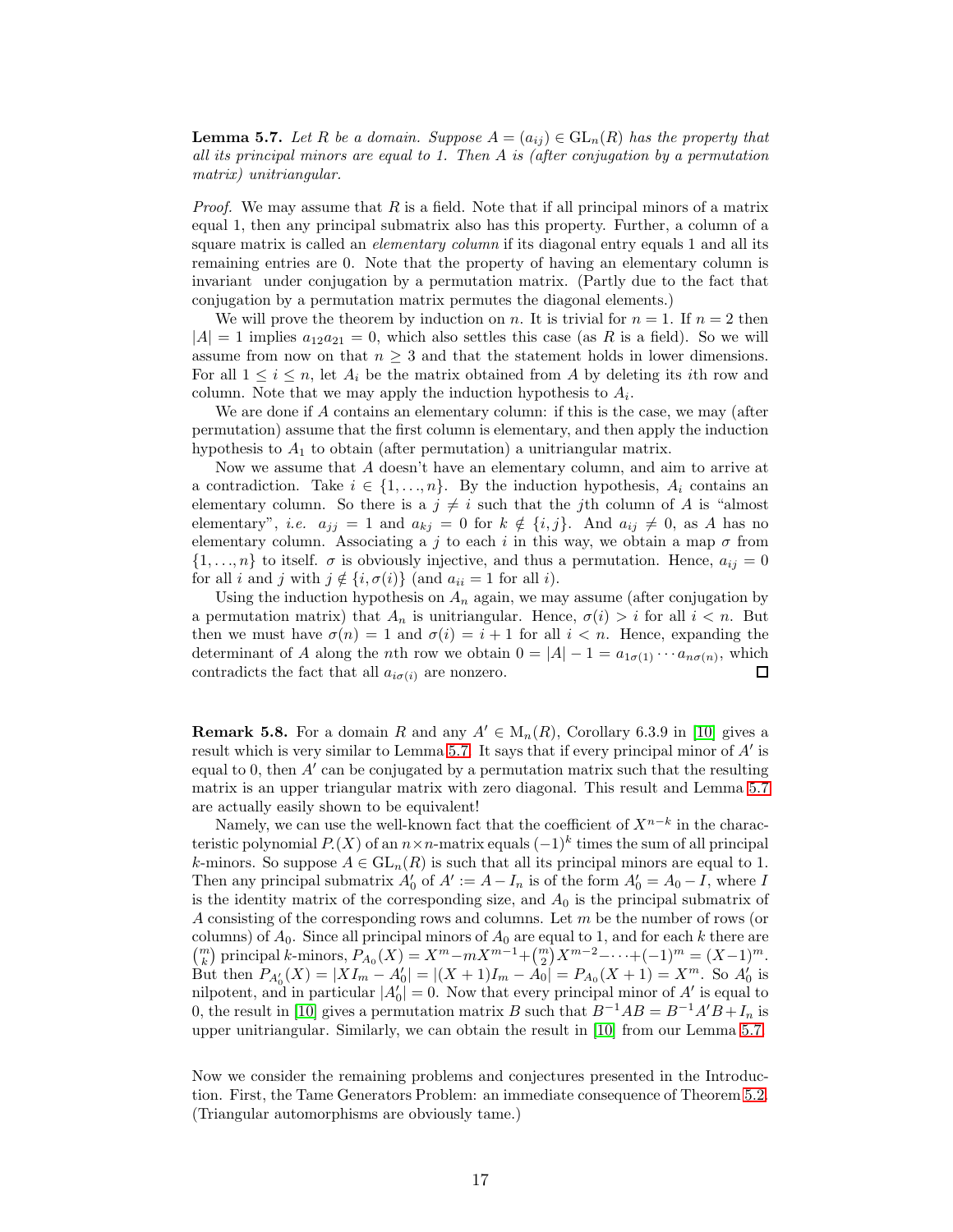Corollary 5.9. Over a characteristic zero field, all invertible polynomial maps without mixed terms are tame.

Also, we can use Theorem [5.2](#page-14-2) to partly solve the Linearization Conjecture (Corollary [5.11\)](#page-17-1). It is unknown to the author whether this conjecture also holds for the most general form of an invertible polynomial map without mixed terms.

**Lemma 5.10.** Let  $f = (aX_1 + p, g) \in \text{GA}_n(K)$ , where  $a \in K^*$ ,  $p \in K[X_2, ..., X_n]$ and  $g \in \text{GA}_{n-1}(K)$  (in the variables  $X_2, \ldots, X_n$ ). Suppose f has finite order. Then  $h^{-1}fh = (aX_1, g)$  for some  $h \in \text{EA}_n(K)$  with  $h(X_i) = X_i$  for  $i \geq 2$ . In particular, the Linearization Conjecture holds for triangular maps.

Proof. The second statement follows by repeatedly applying the first one to a given triangular map. So let  $f = (aX_1 + p, g)$  be as described, and suppose it has finite order  $d \geq 1$ . One readily verifies that for all  $k \geq 1$ ,  $f^k$  has the form  $(a^k X_1 + p_k, g^k)$ , where  $p_k \in K[X_2, ..., X_n]$  (and  $p_d = 0$ ). From  $f^{k+1} = f^k \circ f$  we get that  $p_{k+1} = p_k(g) + a^k p$ for all  $k$ .

Now let  $q := \sum_{k=1}^{d-1} \frac{1}{da^k} p_k$ , and  $h := (X_1 - q, X_2, \ldots, X_n)$ . Then  $h^{-1}fh = (aX_1, g)$ if and only if  $-aq + p + q(q) = 0$ . The latter follows from the fact that  $q(q)$  equals

$$
\sum_{k=1}^{d-1} \frac{1}{da^k} p_k(g) = \sum_{k=1}^{d-1} \frac{1}{da^k} (p_{k+1} - a^k p) = \sum_{m=2}^{d} \frac{1}{da^{m-1}} p_m - \frac{d-1}{d} p = aq - p
$$
  
g  $p_1 = p$  and  $p_d = 0$ .

using  $p_1 = p$  and  $p_d$ 

<span id="page-17-1"></span>Corollary 5.11. Let f be a polynomial map without mixed terms over a characteristic zero field, and suppose the matrix of its linear part is diagonal. Then the Linearization Conjecture holds for f.

 $\Box$ 

Proof. By Theorem [5.2,](#page-14-2) we may assume that f is triangular.

The next one (the Coordinate Recognition problem) is easy.

<span id="page-17-0"></span>**Proposition 5.12.** Let  $char(K) = 0$  and  $f \in K[X]$  a polynomial without mixed terms, say  $f = f_1 + \cdots + f_n$  with  $f_i \in K[X_i]$  for all i. Then f is a coordinate iff at least one of the  $f_i$  has degree 1.

*Proof.* A necessary condition for any polynomial in  $K[X]$  to be a coordinate, is that the ideal of its partial derivatives is the unit ideal in  $K[X]$  (as these partial derivatives form the first row of an invertible Jacobian matrix). In this case this condition is also sufficient, since it is here equivalent to saying that at least one of these partial derivatives is a nonzero constant (the partial derivatives cannot have a common zero in an algebraic closure of  $K$ ).  $\Box$ 

Unfortunately, the Polynomial Ring Recognition Problem (say for a finitely generated K-algebra  $A = K[X]/I$ , I an ideal) is still unsolved if  $char(K) = 0$  and A is at least three-generated over  $K$ , even if  $I$  is generated by polynomials without mixed terms. In particular, we can finish this paper with the following question.

Question 5.13. Do polynomials without mixed terms satisfy the Abhyankar-Sathaye Conjecture?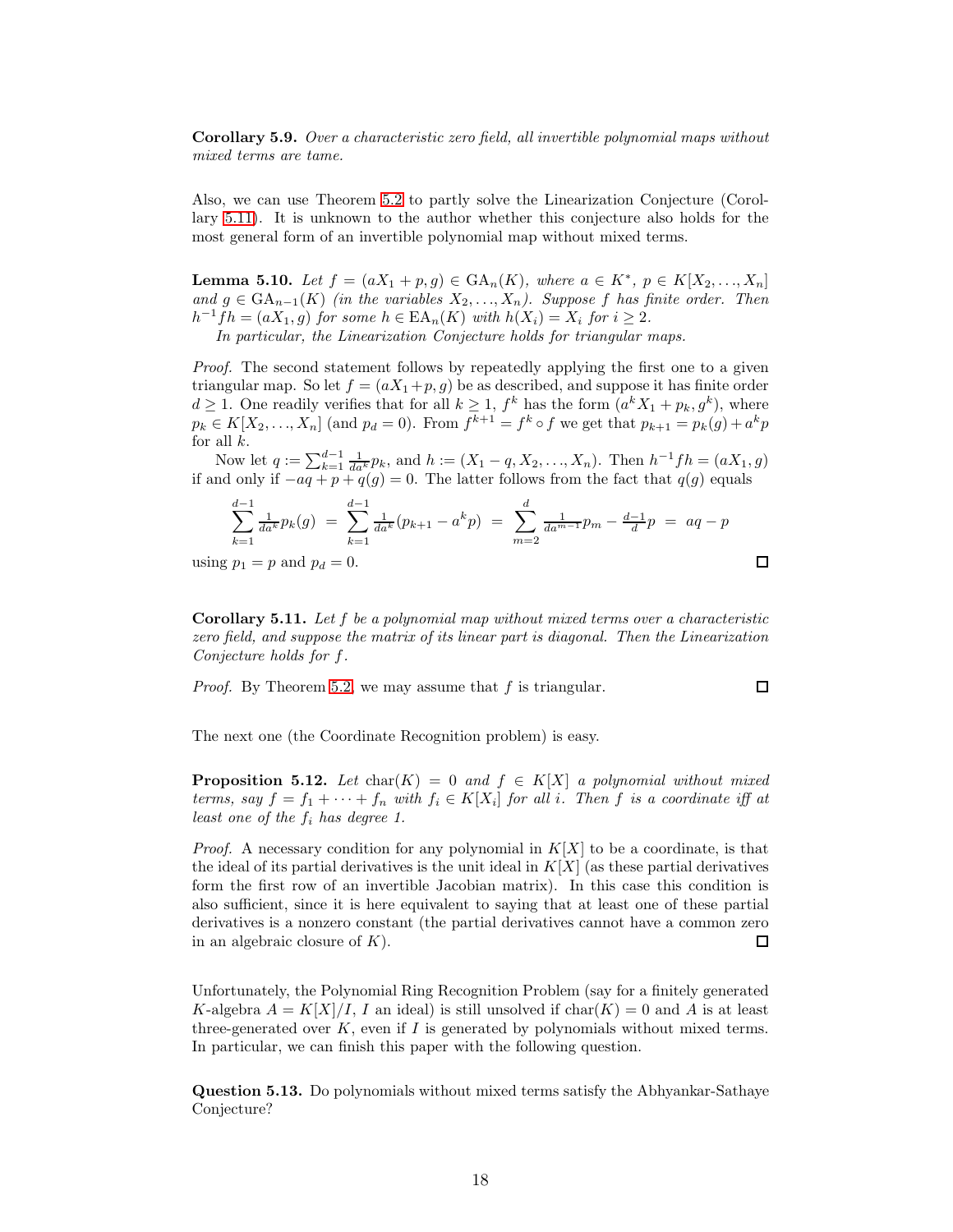## Acknowledgement

The author is very grateful to Arno van den Essen and Stefan Maubach for useful discussions and comments.

## References

- <span id="page-18-9"></span><span id="page-18-1"></span>[1] S. Abhyankar and T. Moh, Embeddings of the line in the plane, J. Reine Angew. Math. 276 (1975) 148-166
- [2] K. Adjamagbo, On separable algebras over a U.F.D. and the Jacobian Conjecture in any characteristic, in Automorphisms of affine spaces (Curaçao, 1994), 89-103, Kluwer Acad. Publ., Dordrecht, 1995
- <span id="page-18-8"></span>[3] R. Baker, J. Dover, G. Ebert, K. Wantz, Perfect Baer subplane partitions and three-dimensional flag-transitive planes, Des. Codes Cryptogr. 21 (2000), No. 1-3, 19-39
- <span id="page-18-4"></span>[4] H. Bass, E. Connell, D. Wright, The Jacobian conjecture, reduction of degree and formal expansion of the inverse, Bull. Amer. Math. Soc. 7 (1982) 287-330
- <span id="page-18-7"></span><span id="page-18-2"></span>[5] E. Berlekamp, Algebraic coding theory, McGraw-Hill, New York, 1968
- [6] A. Borisov and M. Sapir, Polynomial maps over finite fields and residual finiteness of mapping tori of group endomorphisms, Invent. Math. 160 (2005), No. 2, 341-356
- <span id="page-18-5"></span>[7] J. Chądzyński and T. Krasiński, On the Lojasiewicz exponent at infinity for polynomial mappings of  $\mathbb{C}^2$  into  $\mathbb{C}^2$  and components of polynomial automorphisms of C 2 , Ann. Polon. Math. 57 (3) (1992) 291-302
- <span id="page-18-6"></span><span id="page-18-3"></span>[8] V. Drensky and J.-T. Yu, Automorphisms of polynomial algebras and Dirichlet series, J. Algebra 321 (2009), no. 1, 292-302
- [9] A. van den Essen, Locally nilpotent derivations and their applications III, J. Pure Appl. Algebra 98 (1993), 15-23
- <span id="page-18-0"></span>[10] A. van den Essen, Polynomial automorphisms and the Jacobian Conjecture, Progr. Math. Vol. 190, Birkhäuser, Basel-Boston-Berlin, 2000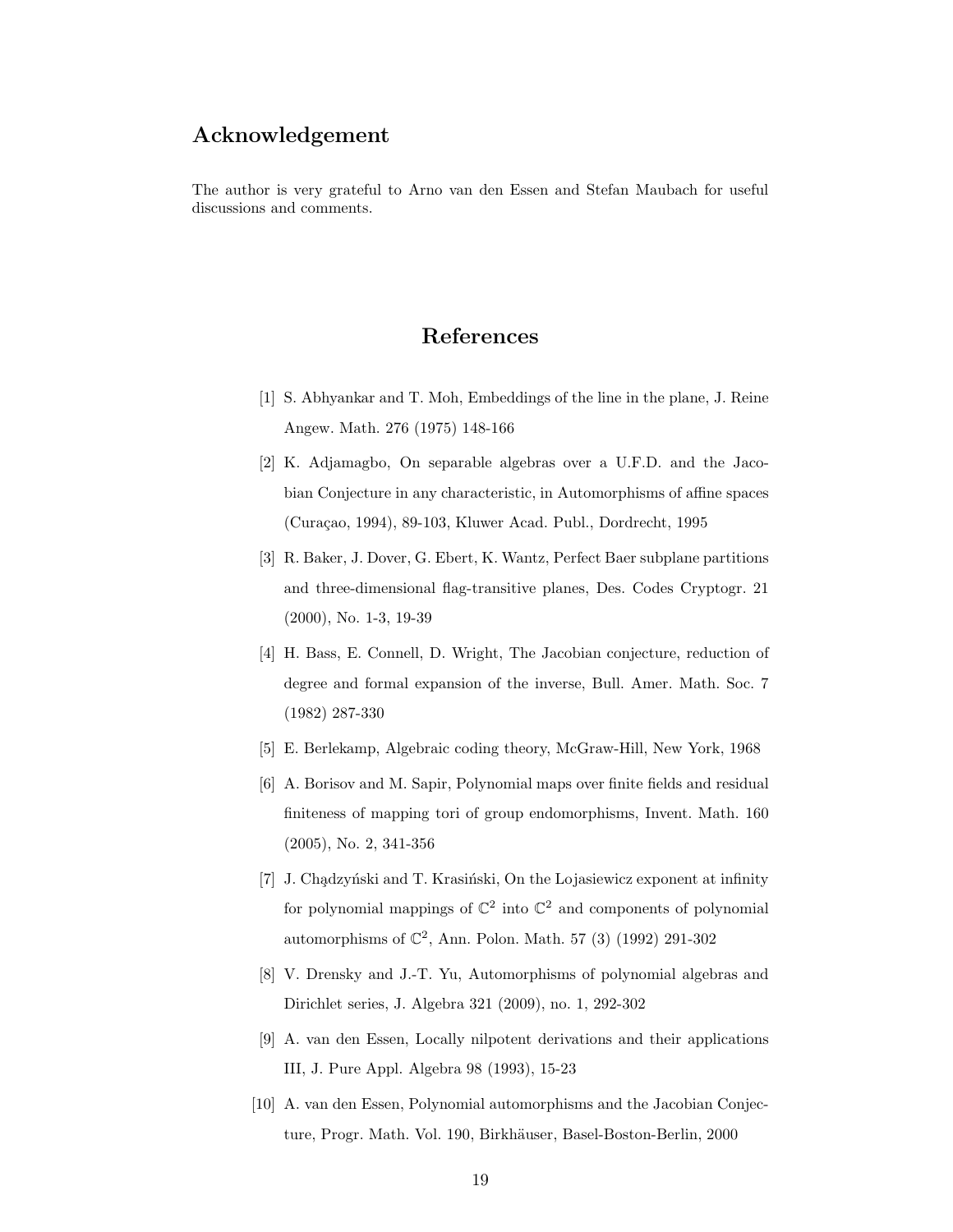- <span id="page-19-10"></span><span id="page-19-0"></span>[11] A. van den Essen and P. van Rossum, Triangular derivations related to problems on affine n-space, Proc. Amer. Math. Soc. 130 (5) (2001) 1311-1322
- <span id="page-19-6"></span>[12] R. Jamison, Covering finite fields with cosets of subspaces, J. Comb. Theory Ser. A 22 (1977), No. 3, 253-266
- <span id="page-19-9"></span>[13] H. Jung, Über ganze birationale Transformationen der Ebene, J. Reine Angew. Math. 184 (1942) 161-174
- <span id="page-19-1"></span>[14] O. Keller, Ganze Gremona-transformation, Monats. Math. Physik 47 (1939), 299-306
- <span id="page-19-7"></span>[15] H. Kraft, Challenging problems on affine *n*-space, Séminaire Bourbaki, Vol. 1994/95, Astérisque No. 237 (1996), Exp. No. 802, 5, 295-317
- <span id="page-19-11"></span>[16] W. van der Kulk, On polynomial rings in two variables, Nieuw Arch. Wiskd. 3 (1) (1953) 33-41
- [17] R. Lidl and H. Niederreiter, Introduction to finite fields and their applications, revision of the 1986 first edition, Cambridge University Press, Cambridge, 1994
- <span id="page-19-12"></span>[18] F. MacWilliams and N. Sloane, The theory of error-correcting codes, North-Holland Mathematical Library, Vol. 16, North-Holland Publishing Co., 1977
- <span id="page-19-13"></span><span id="page-19-2"></span>[19] Maubach, Stefan, Polynomial automorphisms over finite fields, Serdica Math. J. 27 (2001), No. 4, 343-350
- <span id="page-19-8"></span>[20] M. Nagata, A theorem of Gutwirth, J. Math. Kyoto Univ. 11 (1971), 149-154
- [21] M. Nagata, On automorphism group of  $k[x, y]$ , Department of Mathematics, Kyoto University, Lectures in Mathematics, No. 5, Kinokuniya Book-Store Co., Ltd., Tokyo, 1972
- <span id="page-19-4"></span><span id="page-19-3"></span>[22] P. Nousiainen, On the Jacobian Problem in positive characteristic, Pennsylvania State Univ., preprint (1981)
- <span id="page-19-5"></span>[23] O. Ore, On a special class of polynomials, Trans. Amer. Math. Soc. 35 (1933), No. 3, 559-584
- [24] O. Ore, Contributions to the theory of finite fields, Trans. Amer. Math. Soc. 36 (1934), No. 2, 243-274